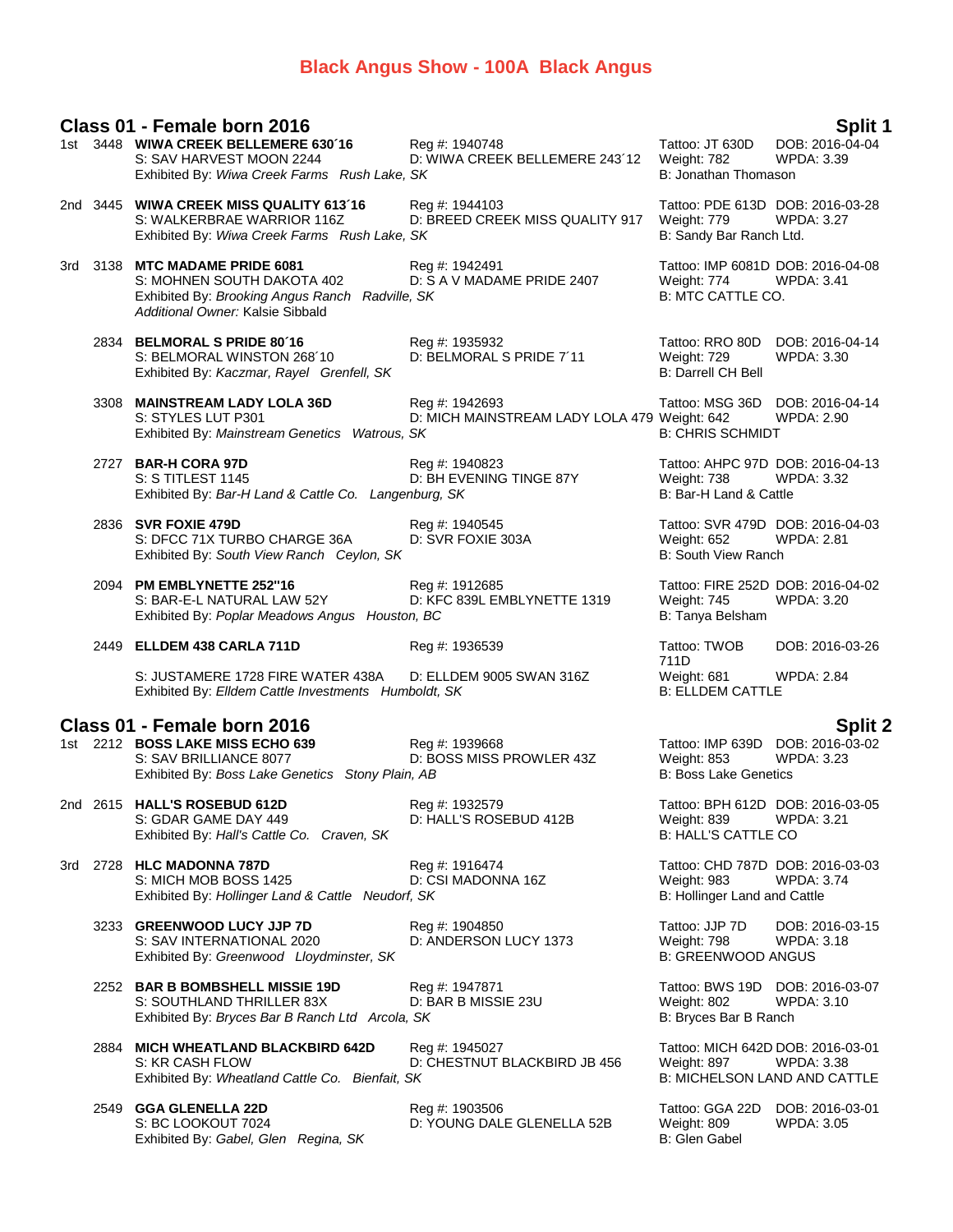- 2092 **PM TIBBIE 177´16** Reg #: 1931815 Tattoo: FIRE 177D DOB: 2016-03-01<br>S: MAY-WAY BREAKOUT 1310 D: POPLAR MEADOWS TIBBIE 15'12 Weight: 802 WPDA: 3.03 D: POPLAR MEADOWS TIBBIE 15'12 Weight: 802 WPDA: 3.03 Exhibited By: *Poplar Meadows Angus Houston, BC* B: Tanya Belsham B: Tanya Belsham 2786 **CCCJ BEAUTY 36D** Reg #: 1905535 Tattoo: CCCJ 36D DOB: 2016-03-01 S: CCCJ FREESTYLE 16B D: CCCJ BEAUTY Weight: 724 WPDA: 2.73 Exhibited By: *Jackson, Chance Sedley, SK* B: Chance Jackson B: Chance Jackson **Class 01 - Female born 2016 Split 3** 1st 2582 **MLG BLACKBIRD 6012** Reg #: 1938871 Tattoo: MLG 12D DOB: 2016-02-28 D: SOUTHLAND BLACKBIRD 172T Weight: 879 WI<br>B: GLASMAN FARMS Exhibited By: Glasman Farms Russell, MB 2nd 3142 **BANDURA MISS 4T BLACKCAP 54D** Reg #: 1938839 Tattoo: BAN 54D DOB: 2016-02-16 S: JORD BANDURA MR HITCHCOCK 62A D: ELLIOTT BLACKCAP 4T Weight: 878 WPDA: 3.15<br>Exhibited By: *Brooking Angus Ranch Radville. SK* B: JOE & SANDY BANDURA Exhibited By: *Brooking Angus Ranch Radville, SK Additional Owner:* Boss Lake Genetics 3rd 3139 **BAR-E-L MAGNOLIA 103D** Reg #: 1923065 **Tattoo: YHB 103D DOB: 2016-02-23**<br>S: BROOKING OPEN ROAD 4051 D: BAR-E-L MAGNOLIA 70A Weight: 814 WPDA: 2.99 S: BROOKING OPEN ROAD 4051 Exhibited By: *Brooking Angus Ranch Radville, SK* B: DAVID & LYNNE LONGSHORE *Additional Owner:* Koyle Farms & Bohrson Marketing 2157 **BLAIR´S LADY 549D** Reg #: 1946713 Tattoo: BBC 549D DOB: 2016-02-25 S: DUFF NEW ATTACTION 6110 D: MVF PRIDE LADY 71L Weight: 819 WPDA: 3.03 Exhibited By: *Blairs.Ag Cattle Co. Lanigan, SK* B: Blairs.Ag Cattle Co. 2258 **GOLD-BAR ANNIE K 223D** Reg #: 1937429 Tattoo: GBL 223D DOB: 2016-02-23 S: 20/20 FREE RIDE 18B D: TRIPLE L ANNIE K 45B Weight: 681 WPDA: 2.50 Exhibited By: Gold-Bar Livestock Caronport, SK B: Randy Tetzlaff 2450 **ELLDEM 2353 SWAN 707D** Reg #: 1936538 Tattoo: TWOB S: SILVEIRAS S SIS GQ 2353 D: JUSTAMERE 1036 SWAN 751W Weight: 791 WPDA: 2.90 Exhibited By: *Elldem Cattle Investments Humboldt, SK* B: ELLDEM CATTLE 2255 **BAR B LADY 18D Reg #: 1906667 Tattoo: JBR 18D DOB: 2016-02-21 S: BAR B INTENSITY 27B D: BAR B LADY 87A** Weight: 812 **WPDA: 2.96** S: BAR B INTENSITY 27B D: BAR B LADY 87A Weight: 812 WPDA: 2.96 Exhibited By: *Bryces Bar B Ranch Ltd Arcola, SK* 2429 **EASTONDALE ROSEBUD 68'16** Reg #: 1925715 Tattoo: VK 68D DOB: 2016-02-16 D: MWC ROSEBUD 34W Weight: 865<br>B: Dale Easton Exhibited By: Eastondale Angus Wawota, SK **Class 01 - Female born 2016 Split 4** 1st 2731 **HLC TIBBIE 819D**<br>144: 1916467 Tattoo: CHD 819D DOB: 2016-02-14<br>14. S: SILVEIRAS S SIS GQ 2353 D: HF TIBBIE 242Y Weight: 864 WPDA: 3.07 S: SILVEIRAS S SIS GQ 2353 D: HF TIBBIE 242Y Weight: 864 Exhibited By: *Hollinger Land & Cattle Neudorf, SK* B: Hollinger Land & Cattle Neudorf, SK
	- 2nd 2611 **HALL´S TIBBIE 683D** Reg #: 1938386 Tattoo: BPH 683D DOB: 2016-02-14 S: SANKEY'S JUSTIFIED 101 Exhibited By: *Hall's Cattle Co. Craven, SK* B: Six Mile Ranch Ltd.

3rd 2213 **BOSS LAKE MISS BLACKBIRD 628** Reg #: 1939669 **Tattoo: IMP 628D DOB: 2016-02-15**<br>S: DUFF NEW EDITION 6108 D: HF BLACKBIRD 63X Weight: 855 WPDA: 3.05 S: DUFF NEW EDITION 6108 D: HF BLACKBIRD 63X Weight: 855 WPDA: 3.05 Exhibited By: *Boss Lake Genetics Stony Plain, AB* B: **Boss Lake Genetics** Stone B: Boss Lake Genetics Bishop B: Boss Lake Genetics Stone Plain, AB

2531 **FREYBURN ENCHANTRESS 94D** Reg #: 1939970 Tattoo: ZGO 94D DOB: 2016-02-15 D: GERLEI ENCHANTRESS 68Y Weight: 888 WPI<br>SK B: FREYBURN FARMS Exhibited By: Freyburn Angus Farms Oxbow, SK

- 3461 **LONE STAR BLACKLADY 12D** Reg #: 1937829 Tattoo: VB 12D DOB: 2016-02-15 S: LONE STAR PURE PERFORMANCE 6A D: LONE STAR BLACKLADY 4W Weight: 904 WPDA: 3.23<br>Exhibited Bv: *Lone Star Angus Sylvan Lake, AB* B: Valerie & Deone Townsend Exhibited By: Lone Star Angus Sylvan Lake, AB
- 2022 **ANDERSON BLACKBIRD 6060** Reg #: 1947503 Tattoo: GEOF 60D DOB: 2016-02-15 Exhibited By: *Anderson Cattle Bethune, SK* B: Anderson Cattle Bethune, SK

D: WIWA CREEK BLACKBIRD 88'13

707D<br>Weight: 791 DOB: 2016-02-22

Scott Bryce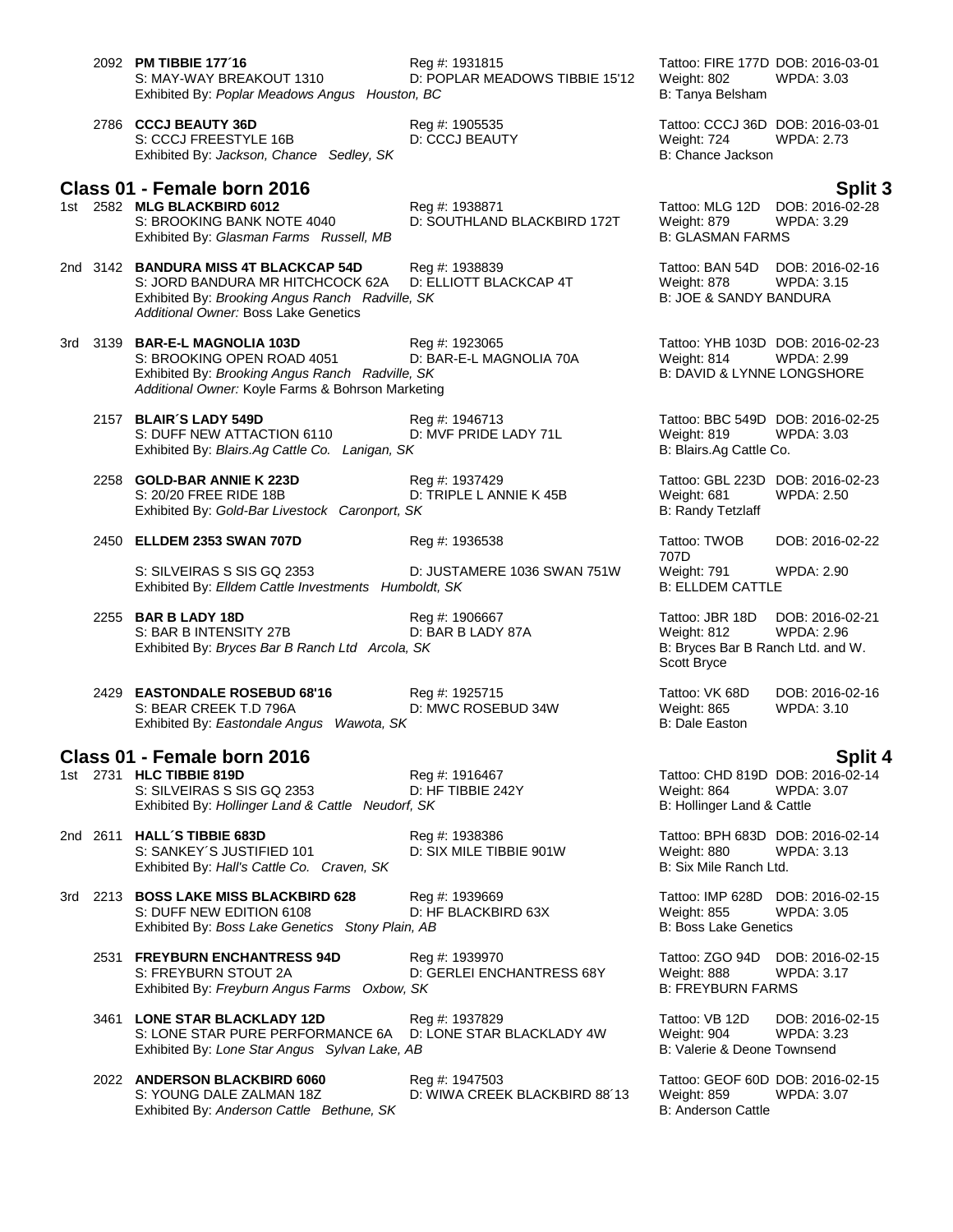|     | 2535 FREYBURN RUBY 88D<br>S: YOUNG DALE ASTROID<br>Exhibited By: Freyburn Angus Farms Oxbow, SK                                                      | Reg #: 1923133<br>D: FREYBURN RUBY 35W      | Tattoo: RF 88D<br>DOB: 2016-02-14<br>Weight: 995<br>WPDA: 3.54<br><b>B: JASON R FREY</b>                             |
|-----|------------------------------------------------------------------------------------------------------------------------------------------------------|---------------------------------------------|----------------------------------------------------------------------------------------------------------------------|
|     | 3525 WILBAR LUCY 87D<br>S: WILBAR CAPACITY 99Z<br>Exhibited By: Wilbar Cattle Co. Dundurn, SK                                                        | Reg #: 1911403<br>D: WILBAR LUCY 280X       | DOB: 2016-02-14<br>Tattoo: WJD 87D<br>Weight: 810<br>WPDA: 2.88<br>B: Wilbar Cattle Co.                              |
|     | 2088 PM POLLY 94'16<br>S: BASIN PAYWEIGHT 107S<br>Exhibited By: Poplar Meadows Angus Houston, BC                                                     | Reg #: 1923938<br>D: DUFF NE 434 POLLY 0147 | Tattoo: FIRE 94D DOB: 2016-02-14<br>Weight: 904<br>WPDA: 3.22<br>B: Tanya Belsham                                    |
|     | Class 01 - Female born 2016                                                                                                                          |                                             | <b>Split 5</b>                                                                                                       |
|     | 1st 3141 BROOKING LADY 6101<br>S: BROOKING BANK NOTE 4040<br>Exhibited By: Brooking Angus Ranch Radville, SK<br>Additional Owner: River Front Angus  | Reg #: 1943775<br>D: SOO LINE LADY 8058     | Tattoo: JSTN 101D DOB: 2016-02-09<br>Weight: 932<br>WPDA: 3.26<br><b>B: BROOKING ANGUS RANCH</b>                     |
|     | 2nd 2098 PM PRINCESS 61'16<br>S: MAY-WAY BREAKOUT 1310<br>Exhibited By: Poplar Meadows Angus Houston, BC                                             | Reg #: 1931824<br>D: MVF PRINCESS 72X       | Tattoo: FIRE 61D<br>DOB: 2016-02-10<br>Weight: 888<br>WPDA: 3.12<br>B: Tanya Belsham                                 |
| 3rd | 3310 MAINSTREAM ANNE'S ANSWER 17D<br>S: PFLC FINAL ANSWER 4X<br>Exhibited By: Mainstream Genetics Watrous, SK                                        | Reg #: 1942692<br>D: PFLC ANNE 39B          | Tattoo: MSG 17D DOB: 2016-02-09<br>Weight: 797<br><b>WPDA: 2.79</b><br><b>B: PARADISE FARMS</b>                      |
|     | 2026 ANDERSON PRIDE 6041<br>S: SOO LINE MOTIVE 9106<br>Exhibited By: Anderson Cattle Bethune, SK                                                     | Reg #: 1947502<br>D: ANDERSON PRIDE 1377    | Tattoo: GEOF 41D DOB: 2016-02-11<br>Weight: 789<br>WPDA: 2.78<br><b>B: Anderson Cattle</b>                           |
|     | 2540 NORTHERN VIEW LUCY 122D<br>S: R B TOUR OF DUTY 177<br>Exhibited By: Northern View Angus Neudorf, SK                                             | Reg #: 1901486<br>D: NORTHERN VIEW LUCY 87X | Tattoo: FTA 122D DOB: 2016-02-10<br>Weight: 847<br><b>WPDA: 2.97</b><br>B: Northern View Angus-Troy and Amy<br>Frick |
|     | 2982 LOCK 3049 GRACE 2D<br>S: MERIT BIG DAWG 3049A<br>Exhibited By: Lock Farms Ltd. Macklin, SK                                                      | Reg #: 1926988<br>D: JOLO GRACE 80Y         | Tattoo: JOLO 2D<br>DOB: 2016-02-09<br>Weight: 840<br><b>WPDA: 2.94</b><br><b>B: JONATHAN LOCK</b>                    |
|     | 3529 WILBAR RUBY 62D<br>S: PLEASANT VALLEY LUTE 1207<br>Exhibited By: Wilbar Cattle Co. Dundurn, SK                                                  | Reg #: 1944105<br>D: WILBAR RUBY 700M       | Tattoo: WJD 62D DOB: 2016-02-06<br>Weight: 780<br><b>WPDA: 2.70</b><br><b>B: WILBAR CATTLE CO</b>                    |
|     | 3140 BROOKING ROSE 6079<br>S: BROOKING BANK NOTE 4040<br>Exhibited By: Brooking Angus Ranch Radville, SK<br><b>Additional Owner: Pinehurst Farms</b> | Reg #: 1944859<br>D: BROOKMORE ROSE 214X    | Tattoo: JSTN 79D DOB: 2016-02-04<br>Weight: 885<br>WPDA: 3.04<br><b>B: BROOKING ANGUS RANCH</b>                      |
|     | 3169 NYK MISS EVA 6D<br>S: BALDRIDGE DOWNLOAD Z013<br>Exhibited By: NYK Cattle Company Douglas, MB                                                   | Reg #: 1898868<br>D: NYK MISS EVA 32B       | Tattoo: NYK 6D<br>DOB: 2016-02-04<br>Weight: 835<br>WPDA: 2.87<br>B: NYK Cattle Company                              |
|     | 2782 CCCJ PRIDE 12D<br>S: MAR INNOVATION 251<br>Exhibited By: Jackson, Chance Sedley, SK                                                             | Reg #: 1902054<br>D: MVF PRIDE 4A           | Tattoo: CCCJ 12D DOB: 2016-02-04<br>Weight: 929<br>WPDA: 3.19<br>B: Chance Jackson                                   |
|     | Class 01 - Female born 2016                                                                                                                          |                                             | Split 6                                                                                                              |
|     | 1st 2736 HLC BARBARA 776D<br>S: SILVEIRAS S SIS GQ 2353<br>Exhibited By: Hollinger Land & Cattle Neudorf, SK                                         | Reg #: 1916473<br>D: CSI BARBARA 68B        | Tattoo: CHD 776D DOB: 2016-02-03<br><b>WPDA: 3.01</b><br>Weight: 880<br>B: Hollinger Land and Cattle                 |
|     | 2nd 2085 PM ECHO 8'16<br>S: BAR-E-L NATURAL LAW 52Y<br>Exhibited By: Poplar Meadows Angus Houston, BC                                                | Reg #: 1911685<br>D: HF ECHO 111Y           | Tattoo: FIRE 8D<br>DOB: 2016-02-01<br>Weight: 871<br>WPDA: 2.96<br>B: Tanya Belsham                                  |
| 3rd | 2784 CCCJ TIBBIE 10D<br>S: SAV INTERNATIONAL 2020<br>Exhibited By: Jackson, Chance Sedley, SK                                                        | Reg #: 1902044<br>D: CCCJ TIBBIE 6Y         | Tattoo: CCCJ 10D DOB: 2016-02-01<br>Weight: 814<br><b>WPDA: 2.77</b><br>B: Chance Jackson                            |
|     | 3449 SWAN HILLS TIBBIE 52D<br>S: MOHNEN PULSE 533<br>Exhibited By: Swan Hills Ranch Swan Hills, MB                                                   | Reg #: 1944742<br>D: SHR TIBBIE 12B         | Tattoo: SHRX 52D DOB: 2016-02-02<br>Weight: 742<br><b>WPDA: 2.53</b><br>B: Swan Hills Ranch                          |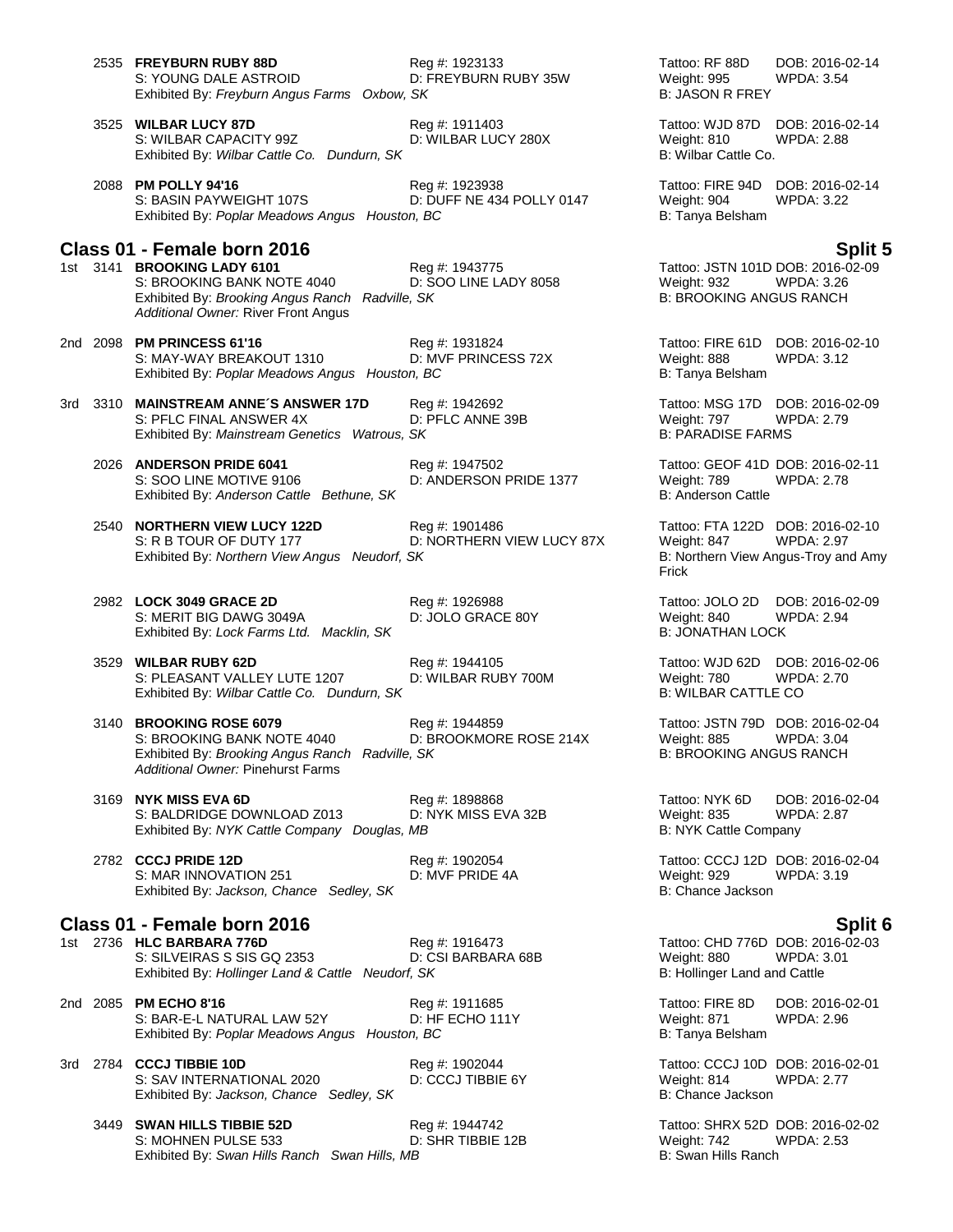2963 **MERIT HEROINE 6009D** Reg #: 1934691 Tattoo: TJL 6009D DOB: 2016-02-02 S: BAR S RANGE BOSS 4002 D: MERIT HEROINE 4062 Weight: 839 WPDA: 2.86<br>Exhibited By: *Merit Cattle Co Radville, SK* B: Merit Cattle Co. (Trent & Janelle Exhibited By: Merit Cattle Co Radville, SK

- 2651 **TRIPLE H LADY BRIL 5D** Reg #: 1894815 **Tattoo: HRA 5D** DOB: 2016-02-02<br>S: TRIPLE H INTUITION 14B D: TRIPLE H LADY PRIDE 16B Weight: 846 WPDA: 2.89 S: TRIPLE H INTUITION 14B D: TRIPLE H LADY PRIDE 16B Weight: 846 Exhibited By: Triple H Cattle Co. Ltd. Cupar, SK B: Triple H Cattle Co. Ltd. Cupar, SK B: Triple H Cattle Co. Ltd.
- 2387 **NU-HORIZON BLOSSOM 614D** Reg #: 1939785 Tattoo: TK 614D DOB: 2016-02-01 S: SAV BISMARK 5682 **D: NU-HORIZON BLOSSOM 409B** Weight: 792 WPDA: 2.69 Exhibited By: *Nu-Horizon Angus Lipton, SK* B: NU-HORIZON ANGUS

2544 **NORTHERN VIEW TIBBIE 114D** Reg #: 1901481 Tattoo: FTA 114D DOB: 2016-02-01 S: SAV RESOURCE 1441 D: NORTHERN VIEW TIBBIE 81T Weight: 926 WPDA: 3.15 Exhibited By: *Northern View Angus Neudorf, SK* B: Northern View Angus-Troy and Amy

2817 **DJCC ROSEBUD 616D** Reg #: 1942706 Tattoo: JDX 616D DOB: 2016-02-01 S: YOUNG DALE XCALIBER 32X D: DJCC ROSEBUD 12A Weight: 816 WPDA: 2.78<br>
Exhibited By: DJ Cattle Company Brookdale, MB B: DALLAS JOHNSTON/DJ CATTLE Exhibited By: *DJ Cattle Company Brookdale, MB* 

- **Class 01 - Female born 2016 Split 7** S: 74-51 SUDDEN LOOK 1023 D: DMM MISS ESSENCE 37T Weight: 942 WPDA: 3.17 Exhibited By: *Miller Wilson Angus Bashaw, AB* B: Miller Wilson Angus B: Miller Wilson Angus
- 2nd 2629 **HF ANNIE 209D** Reg #: 1908473 Tattoo: HAMI 209D DOB: 2016-01-31 S: BSF HOT LOTTO 1401 D: HF ANNIE 240Z Weight: 987 WPDA: 3.35 Exhibited By: *Hamilton Farms Cochrane, AB* B: HAMILTON FARMS
- 3rd 2232 **HE 71Z ERICA 64D** Reg #: 1933000 Tattoo: HE 64D DOB: 2016-01-31 S: WIWA CREEK RUSH LAKE 71'12 D: SOUTHLAND ERICA 1T Weight: 862 WPDA: 2.92<br>
Exhibited By: Hawkeye Ranching Company Ltd. Tompkins, SK, SK B: Hawkeye Ranching Company Ltd. Exhibited By: Hawkeye Ranching Company Ltd. Tompkins, SK, SK
	- 3289 **R DOUBLE C PRIMROSE 25'16** Reg #: 1920927 Tattoo: SJR 25D DOB: 2016-01-31 S: SAV RESOURCE 1441 **D: PRIMROSE OF SANDEAN 18U** Weight: 727 WPDA: 2.46<br>Exhibited By: *Redekop Cattle Company Sheho. SK* B: Stuart Redekop Exhibited By: *Redekop Cattle Company Sheho, SK*
	- 3453 **SWAN HILLS CAROLINA 49D** Reg #: 1944588 **Tattoo: SHRX 49D DOB: 2016-01-31**<br>S: SAV INTERNATIONAL D: MVF GEORGINA 110X Weight: 866 WPDA: 2.94 Exhibited By: Swan Hills Ranch Swan Hills, MB
	- 3451 **SWAN HILLS JUNE 50D** Reg #: 1944589 Tattoo: SHRX 50D DOB: 2016-01-31<br>S: SAV INTERNATIONAL D: BH ECHO 1Y Weight: 754 WPDA: 2.56 S: SAV INTERNATIONAL Exhibited By: *Swan Hills Ranch Swan Hills, MB* B: Swan Hills Ranch B: Swan Hills Ranch

2345 **ENVIEW EVER ENTENSE 7D**<br>
2345 ENVIEW CHUNK OF COAL 1B D: ENVIEW EVER ENTENSE 10B Weight: 893 WPDA: 3.02 D: ENVIEW EVER ENTENSE 10B Exhibited By: *EnView Cattle Company Regina, SK* B: EnView Cattle Company Regina, SK

2781 **CCCJ BARANDA 7D** Reg #: 1902040 Tattoo: CCCJ 7D DOB: 2016-01-29 S: SAV INTERNATIONAL 2020 D: MVF BARANDA 50X Weight: 953 WPDA: 3.21 Exhibited By: *Jackson, Chance Sedley, SK* B: Chance Jackson

### **Class 01 - Female born 2016 Split 8**

1st 2699 **OAV OLIVIA 16D** Reg #: 1894422 Tattoo: OAV 16D DOB: 2016-01-25<br>S: DMM ROAR 16X D: OAV OLIVIA 3Z Weight: 818 WPDA: 2.72 S: DMM ROAR 16X Exhibited By: *Lakeland College Student Managed Farm Vermilion, AB* B: Lakeland College

- 2nd 3444 **WIWA CREEK BELLE 81'16** Reg #: 1925209 Tattoo: PDE 81D DOB: 2016-01-26 S: THUNDER CREEK DENSITY 40Y D: WIWA CREEK BELLE 88'09 Weight: 910 WPDA: 3.03 Exhibited By: Wiwa Creek Farms Rush Lake, SK
- 3rd 2256 **BAR B ANNIES INTENSITY 3D** Reg #: 1906659 **Tattoo: JBR 3D** DOB: 2016-01-25<br>S: BAR B INTENSITY 27B D: BAR B LICORICE ANNIE 17B Weight: 1000 WPDA: 3.32 D: BAR B LICORICE ANNIE 17B Weight: 1000 Exhibited By: *Bryces Bar B Ranch Ltd Arcola, SK* B: **Bryces Bar B Ranch** B: Bryces Bar B Ranch

Liebreich)

Frick

COMPANY

1st 3548 **DMM MISS ESSENCE 31D** Reg #: 1938305 Tattoo: DMM 31D DOB: 2016-01-29

S: MVF GEORGINA 110X Weight: 866 Weight: 866 Weight: 866 Weight: 866 Weight: 2.95 Weight: 2.95 Weight: 2.945 Wei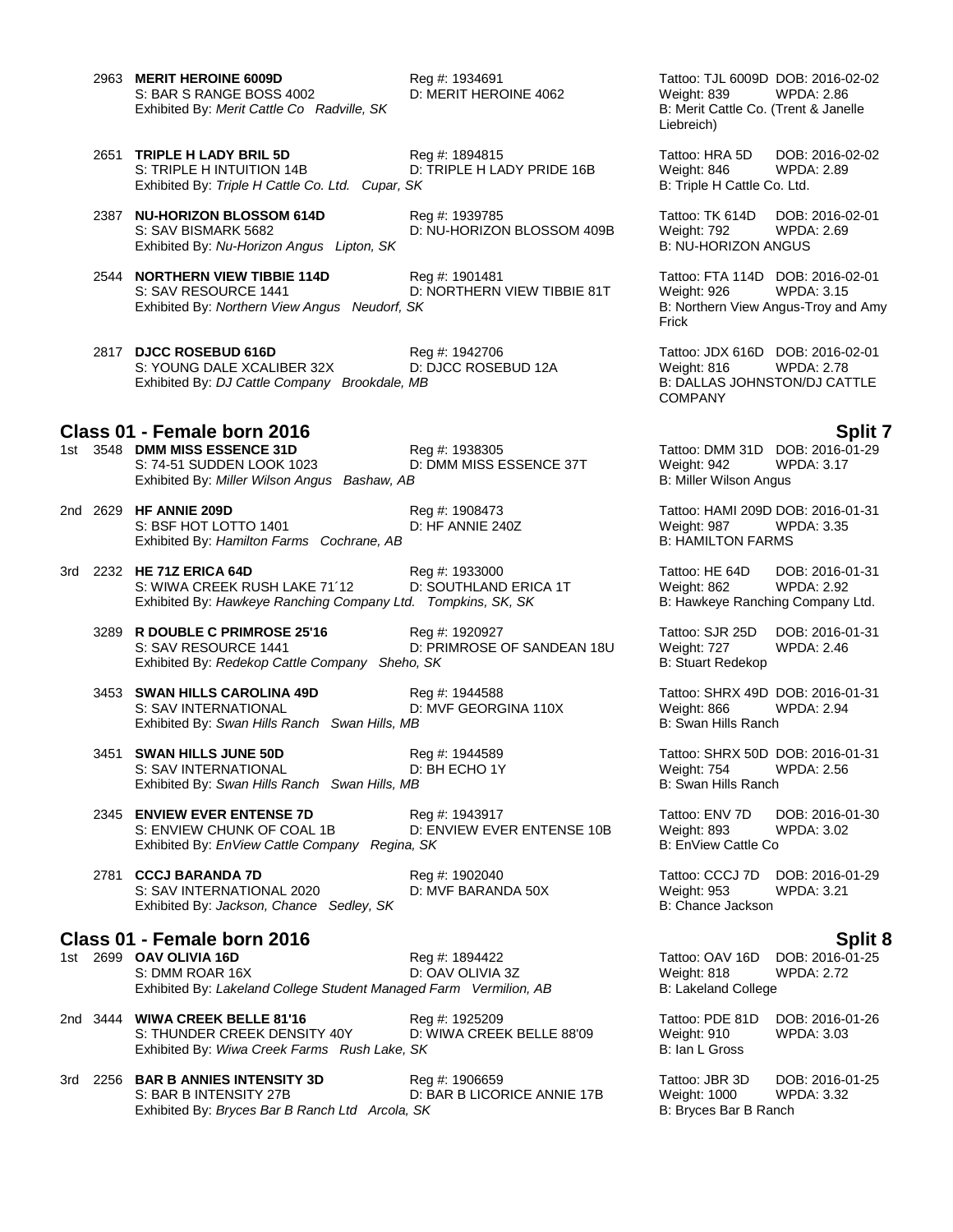3291 **R DOUBLE C BLACKCAP 19'16** Reg #: 1920925 Tattoo: SJR 19D DOB: 2016-01-28<br>S: RB TOUR OF DUTY 177 D: R DOUBLE C BLACKCAP 04'12 Weight: 861 WPDA: 2.89

S: SCC BANDO 51A D: SFL MISS BURGESS 40X Weight: 938 WPDA: 3.14 Exhibited By: Stewart Cattle Co. Russell, MB B: Stewart Cattle Co.

2025 **ANDERSON TIBBIE 6003** Reg #: 1947506 Tattoo: GEOF 3D DOB: 2016-01-27 S: SOO LINE MOTIVE 9016 D: ANDERSON TIBBIE 4000 Weight: 745 WPDA: 2.49 Exhibited By: *Anderson Cattle Bethune, SK* B: Anderson Cattle Bethune, SK

- 2905 **REMITALL F MISSIE 113D** Reg #: 1909676 Tattoo: GR 113D DOB: 2016-01-26 S: CONNEALY EARNAN 076E **D: REMITALL F MISSIE 122Z** Weight: 841 WPDA: 2.80<br>Exhibited By: Remitall Farms Inc. Olds, AB B: Remitall Farms B: Remitall Farms Exhibited By: Remitall Farms Inc. Olds, AB
- 2390 **NU-HORIZON JILT 609D** Reg #: 1939783 Tattoo: TK 609D DOB: 2016-01-26 S: SOO LINE MOTIVE 9016 D: MERIT JILT 196X Weight: 781 WPDA: 2.600 LINE MOTIVE 9016 D: MERIT JILT 196X<br>Exhibited By: Nu-Horizon Angus Lipton. SK B: NU-HORIZON ANGUS Exhibited By: Nu-Horizon Angus Lipton, SK

# **Class 01 - Female born 2016 Split 9**

- S: PLEASANT VALLEY LUTE 1207 Exhibited By: *Hamilton Farms Cochrane, AB* B: HAMILTON FARMS
- 2nd 3258 **PERROT BARDELLA 28D** Reg #: 1928387 Tattoo: ANNA 28D DOB: 2016-01-24 S: SAV DENSITY 4336 D: ANNA'S BARDELLA 1Z Weight: 928 WPDA: 3.07 Exhibited By: *Freitag-Perrot Cattle Co. Alameda, SK* B: Anna-Marie Perrot
- 3rd 3172 **NYK BLACKWOOD LADY 2D** Reg #: 1909352 Tattoo: NYK 2D DOB: 2016-01-18 S: S A V RESOURCE 1441 D: N7´S BLK WOODLADY 2T Weight: 856 WPDA: 2.78 Exhibited By: *NYK Cattle Company Douglas, MB* B: N7 Stock Farm B: N7 Stock Farm
	- 2343 **ENVIEW EVER ENTENSE 5D** Reg #: 1936680 Tattoo: ENV 5D DOB: 2016-01-23 S: CONNEALY THUNDER **D: ENVIEW EVER ENTESE 92W** Weight: 783 WPDA: 2.58<br>Exhibited By: EnView Cattle Company Regina, SK B: EnView Cattle Co Exhibited By: *EnView Cattle Company Regina, SK*
	- 2487 **DKF MISS BRUCE 19D** Reg #: 1918693 Tattoo: DKF 19D DOB: 2016-01-21 S: EARLEY ZUNEAU 6Z D: XO CROWFOOT DIXIE 381A Weight: 860 WPDA: 2.82 Exhibited By: DKF Red & Black Angus Gladmar, SK
	- 2819 **DJCC ROSEBUD 604D** Reg #: 1942704 Tattoo: JDX 604D DOB: 2016-01-20 S: YOUNG DALE XCALIBER 32X D: DJCC ROSEBUD 17W Weight: 928 WPDA: 3.03<br>
	Exhibited By: DJ Cattle Company Brookdale. MB B: DALLAS JOHNSTON/DJ CATTLE Exhibited By: *DJ Cattle Company Brookdale, MB*
	- S: SANKEYS JUSTIFIED 101 D: JUSTAMERE 9711B BLACKBIRD

2518 **JUSTAMERE 101 BLACKBIRD 129D** Reg #: 1930924 Tattoo: AFA 129D DOB: 2016-01-19 201Y

2843 **KEYS EUGENIE ERICA 30D** Reg #: 1895484 Tattoo: KEYS 30D DOB: 2016-01-19 S: JINDRA DOUBLE VISION D: BELL EUGENIE ERICA 30Z Weight: 956 WPDA: 3.11<br>
Exhibited By: 4K Angus Earl Grey, SK B: 4K ANGUS Exhibited By: 4K Angus Earl Grey, SK

2485 **DKF MISS BRUCE 12D** Reg #: 1918688 Tattoo: DKF 12D DOB: 2016-01-18 S: EARLEY ZUNEAU 6Z D: DKF MISS DATELINE 18X Weight: 920 WPDA: 2.99 Exhibited By: *DKF Red & Black Angus Gladmar, SK* B: DKF RED & BLACK ANGUS

**Class 01 - Female born 2016 Split 10** 1st 2546 **FCR LADY 2D** Reg #: 1941517 Tattoo: FCR 2D DOB: 2016-0<br>S: NORTHERN VIEW SMW GUSTOV 3Z D: FCR LADY 39A Weight: 1031 WPDA: 3.32 S: NORTHERN VIEW SMW GUSTOV 3Z D: FCR LADY 39A Weight: 1031 Weight: 1031<br>Exhibited By: *Bar CR Angus Perdue, SK* D: FCR ANGUS B: Bar CR Angus Exhibited By: Bar CR Angus Perdue, SK

2nd 2694 **OAV LAURA 4D** Reg #: 1943537 Tattoo: OAV 4D DOB: 2016-01-17 S: VISION UNANIMOUS 1418 D: OAV LAURA 25T Weight: 838 WPDA: 2.71 Exhibited By: *Lakeland College Student Managed Farm Vermilion, AB* B: Lakeland College

3rd 3347 **J SQUARE S FOREVER LADY 619D** Reg #: 1897012 Tattoo: SIES 619D DOB: 2016-01-10 S: SAV RESOURCE 1441 D: J SQUARE S FOREVER LADY 304A Weight: 923 WPDA: 2.92 Exhibited By: *J Square S Angus Grayson, SK* B: JORDAN SIES

D: R DOUBLE C BLACKCAP 04'12 Weight: 861 Exhibited By: *Redekop Cattle Company Sheho, SK* B: Stuart Redekop

3394 **SCC MISS BURGESS 26D** Reg #: 1899498 Tattoo: BDS 26D DOB: 2016-01-27

1st 2631 **Hereaft 2631 2016-01-23**<br>1st 2631 2342 Tattoo: HAMI 138D DOB: 2016-01-23<br>1st 2016 Weight: 995 WPDA: 3.28

COMPANY

Weight: 818 WPDA: 2.66

Exhibited By: Justamere Farms Lloydminster, SK B: JUSTAMERE FARMS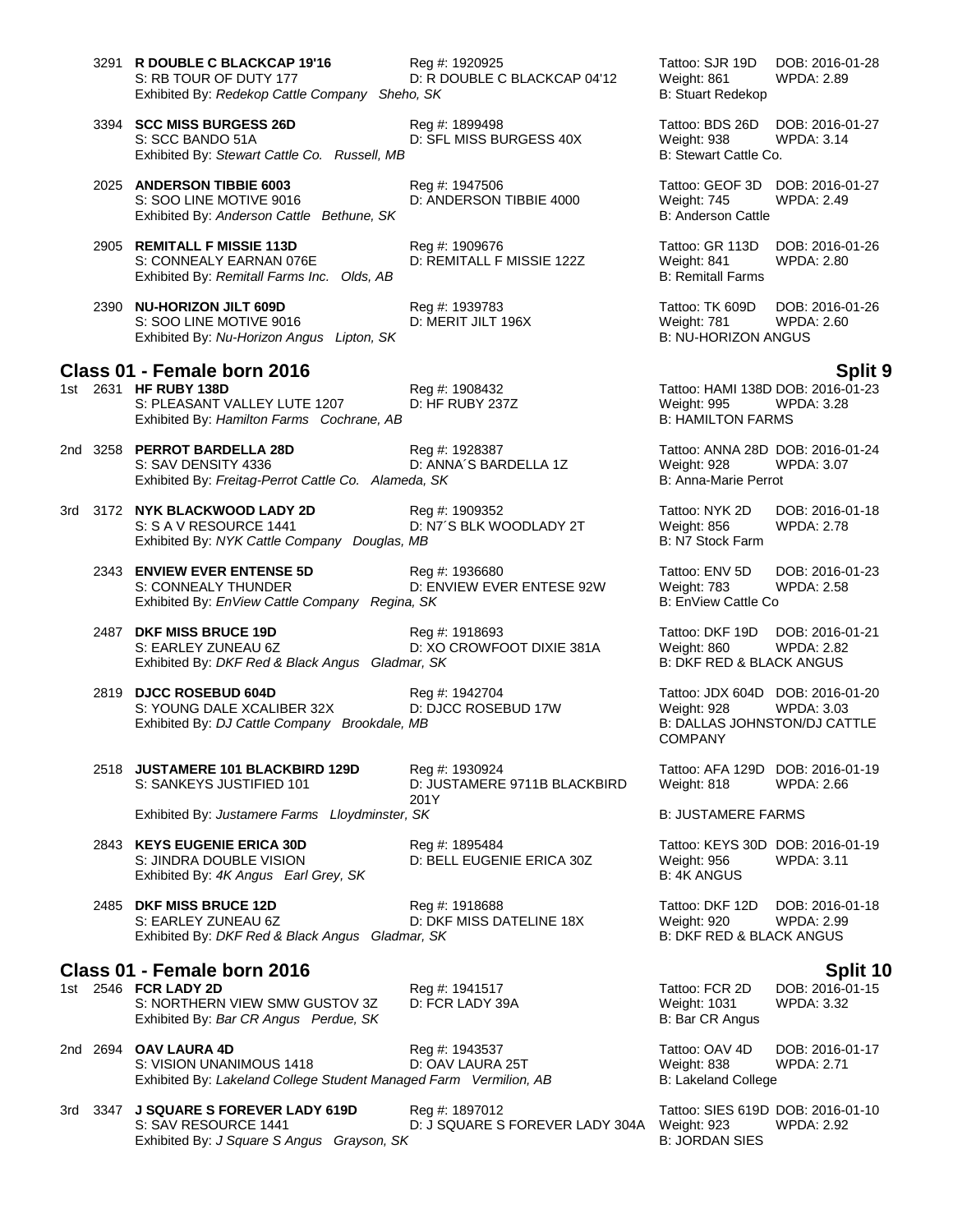|          | 3567 WRIGHTS 1029 ERICA 11D<br>S: PVF INSIGHT 0129<br>Exhibited By: Wright Livestock Melfort, SK                                                                                      | Reg #: 1941081<br>D: NESSET LAKE ERICA 45A      | Tattoo: WRA 11D DOB: 2016-01-16<br>Weight: 1047<br>B: Jim Wright                              | <b>WPDA: 3.38</b>                    |
|----------|---------------------------------------------------------------------------------------------------------------------------------------------------------------------------------------|-------------------------------------------------|-----------------------------------------------------------------------------------------------|--------------------------------------|
|          | 2368 HARVEST KEEPSAKE 141D                                                                                                                                                            | Reg #: 1894180                                  | Tattoo: HARV                                                                                  | DOB: 2016-01-15                      |
|          | S: LINDELLS YEAGER 8Y26<br>Exhibited By: Harvest Angus Prince George, BC                                                                                                              | D: PRIME TIMES 814U KEEPSAKE 5010 Weight: 841   | 141D<br><b>B: HARVEST ANGUS</b>                                                               | <b>WPDA: 2.70</b>                    |
|          | 2142 TSN BELLA'S LADY 58D<br>S: SAV HARVESTOR 0338<br>Exhibited By: TSN Livestock Brandon, MB                                                                                         | Reg #: 1942370<br>D: GAMBLES LADY 2197          | Tattoo: TSN 58D<br>Weight: 756<br><b>B: TSN Livestock</b>                                     | DOB: 2016-01-14<br><b>WPDA: 2.42</b> |
|          | 2143 TSN LADY 48D<br>S: TC FREEDOM 104<br>Exhibited By: TSN Livestock Brandon, MB                                                                                                     | Reg #: 1942376<br>D: GAMBLES LADY 2197          | Tattoo: TSN 48D<br>Weight: 922<br><b>B: TSN Livestock</b>                                     | DOB: 2016-01-12<br><b>WPDA: 2.94</b> |
|          | 2365 HARVEST PRIDE 131D                                                                                                                                                               | Reg #: 1894175                                  | Tattoo: HARV<br>131D                                                                          | DOB: 2016-01-11                      |
|          | S: OCC DOCTOR 940D<br>Exhibited By: Harvest Angus Prince George, BC                                                                                                                   | D: PRIME TIMES 393N PRIDE 964                   | Weight: 750<br><b>B: HARVEST ANGUS</b>                                                        | <b>WPDA: 2.38</b>                    |
|          | Class 01 - Female born 2016<br>1st 3135 BROOKING TIBBIE 6013<br>S: BROOKING BANK NOTE 4040<br>Exhibited By: Brooking Angus Ranch Radville, SK<br>Additional Owner: Boss Lake Genetics | Reg #: 1906208<br>D: HF TIBBIE 121T             | Tattoo: JSTN 13D DOB: 2016-01-06<br>Weight: 995<br><b>B: BROOKING ANGUS RANCH</b>             | Split 11<br><b>WPDA: 3.11</b>        |
| 2nd 2543 | <b>NORTHERN VIEW ZARA LISA 83D</b><br>S: CONNEALY CONSENSUS 7229<br>Exhibited By: Northern View Angus Neudorf, SK                                                                     | Reg #: 1901453<br>D: MVF ZARA LISA 35U          | Tattoo: FTA 83D<br>Weight: 849<br>B: Troy & Amy Frick                                         | DOB: 2016-01-04<br><b>WPDA: 2.64</b> |
|          | 3rd 3136 BROOKING BLACK ANGEL 6017<br>S: DAMERON FIRST CLASS<br>Exhibited By: Brooking Angus Ranch Radville, SK                                                                       | Reg #: 1944856<br>D: WERNER BLACK ANGEL 1299    | Tattoo: JSTN 17D DOB: 2016-01-06<br>Weight: 1059<br>B: Bohrson Marketing and Rust<br>Mountain | <b>WPDA: 3.31</b>                    |
|          | Additional Owner: Schwan Angus                                                                                                                                                        |                                                 |                                                                                               |                                      |
| 3127     | <b>JPM ENCHANTRESS 11D</b><br>S: DBRL TITAN 29X<br>Exhibited By: JPM Farms Ltd. Gravelbourg, SK                                                                                       | Reg #: 1904948<br>D: GERLEI ENCHANTRESS 43W     | Tattoo: JP 11D<br>Weight: 858<br>B: JPM Farms Ltd                                             | DOB: 2016-01-09<br><b>WPDA: 2.71</b> |
|          | 2634 HF EVENING TINGE 9D<br>S: PLEASANT VALLEY LUTE 1207<br>Exhibited By: Hamilton Farms Cochrane, AB                                                                                 | Reg #: 1908347<br>D: HF EVENING TINGE 14Y       | Tattoo: HAMI 9D<br>Weight: 998<br><b>B: HAMILTON FARMS</b>                                    | DOB: 2016-01-07<br>WPDA: 3.13        |
|          | 2140 TSN DARLING 18D<br>S: MOGCK BULLSEYE<br>Exhibited By: TSN Livestock Brandon, MB                                                                                                  | Reg #: 1927742<br>D: TSN DARLING 107Y           | Tattoo: TSN 18D<br>Weight: 884<br><b>B: TSN Livestock</b>                                     | DOB: 2016-01-06<br><b>WPDA: 2.76</b> |
|          | 2626 BELVIN LADY BLOSSOM 6'16<br>S: HF SYNDICATE 65B<br>Exhibited By: Belvin Angus Innisfail, AB                                                                                      | Reg #: 1908033<br>D: BELVIN LADY BLOSSOM 145'14 | Tattoo: GDH 6D<br>Weight: 910<br>B: Mabel & Gavin Hamilton                                    | DOB: 2016-01-04<br><b>WPDA: 2.83</b> |
|          | 3316 SCHWAN MISS EULA 605D<br>S: BROOKING BANK NOTE 4040<br>Exhibited By: Schwan Angus Ranch Swift Current, SK                                                                        | Reg #: 1933023<br>D: NORSEMAN EULA 31'09        | Tattoo: TYS 605D DOB: 2016-01-04<br>Weight: 917<br>B: Ty Schwan                               | <b>WPDA: 2.85</b>                    |
|          | Class 01 - Female born 2016                                                                                                                                                           |                                                 |                                                                                               | <b>Split 12</b>                      |
|          | 1st 3237 GREENWOOD BEAUTY JJP 23D<br>S: MOHNEN SOUTH DAKOTA 402<br>Exhibited By: Greenwood Lloydminster, SK                                                                           | Reg #: 1942681<br>D: TLA BEAUTY 6R              | Tattoo: JJP 23D<br>Weight: 923<br><b>B: BROOKING ANGUS RANCH</b>                              | DOB: 2016-01-02<br><b>WPDA: 2.85</b> |
| 2nd 2548 | <b>GGA TIBBIE 2D</b><br>S: EXAR DECLARATION 1686B<br>Exhibited By: Gabel, Glen Regina, SK                                                                                             | Reg #: 1903487<br>D: NRA MISS TIBBIE 117Z       | Tattoo: GGA 2D<br>Weight: 969<br>B: Glen Gabel                                                | DOB: 2016-01-02<br><b>WPDA: 2.99</b> |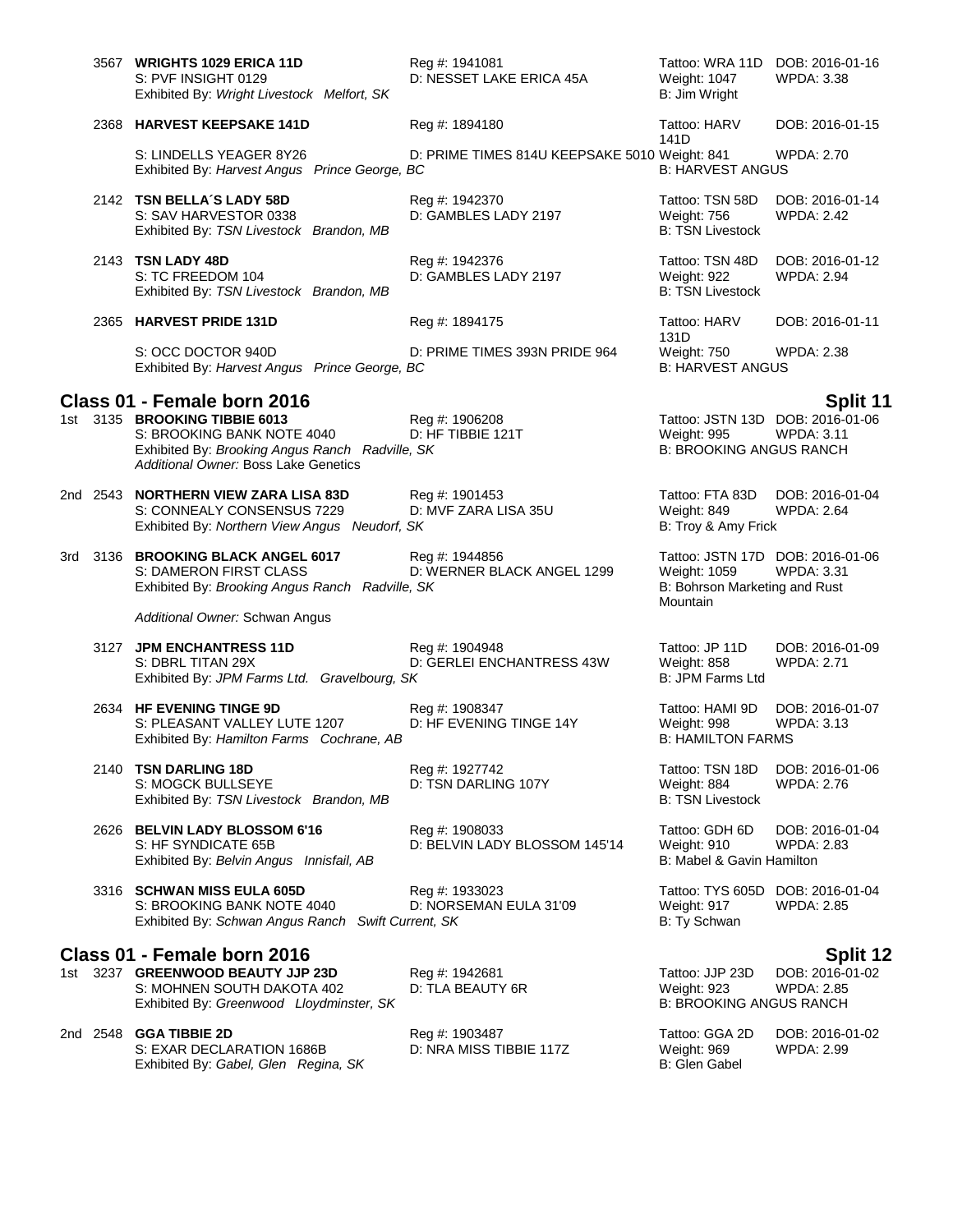S: LINDELLS YEAGER 8Y26 D: MARBERLY BELLE 4X Weight: 910 WPDA: 2.80<br>
Exhibited By: Harvest Angus Prince George. BC B: HARVEST ANGUS Exhibited By: Harvest Angus Prince George, BC

### 2517 **STILL MEADOWS LILLY 104D** Reg #: 1904688 Tattoo: BMKA

S: JUSTAMERE 2002 MILE HIGH 601B D: STILL MEADOWS 128R DEB 22B Weight: 984 WPDA: 3.05 Exhibited By: *Justamere Farms Lloydminster, SK* B: KEN AYRE *Additional Owner:* STILL MEADOW FARM KEN AYRE & FAMILY

3345 **J SQUARE S PAULINE 606D** Reg #: 1916904 Tattoo: SIES 606D DOB: 2016-01-03 S: N BAR EMULATION EXT **D: BEVERLY HILLS PAULINE 803** Weight: 838 WPDA: 2.59 Exhibited By: *J Square S Angus Grayson, SK* B: JORDAN SIES

# 2369 **HARVEST ECHO 134D** Reg #: 1894159 Tattoo: HARV S: KR CASHFLOW **D: HARVEST ECHO 4Z** Weight: 784 WPDA: 2.43<br>
Exhibited By: *Harvest Angus Prince George, BC* B: HARVEST ANGUS

Exhibited By: *Harvest Angus Prince George, BC* 

2514 **JUSTAMERE 8C´S MISS TRENDY 102D** Reg #: 1930946 Tattoo: AFA 102D DOB: 2016-01-01 D: JUSTAMERE FOREVER TRENDY 302Z Exhibited By: Justamere Farms Lloydminster, SK B: JUSTAMERE FARMS *Additional Owner:* 8C´S CATTLE CO.

## **Class 02 - Junior Division Calf Champion and Reserve Calf Champion Female**

1st 2212 **BOSS LAKE MISS ECHO 639** Reg #: 1939668 Tattoo: IMP 639D DOB: 2016-03-02 Exhibited By: Boss Lake Genetics Stony Plain, AB

S: SAV BRILLIANCE 8077 D: BOSS MISS PROWLER 43Z Weight: 853 WPDA: 3.23<br>Exhibited By: Boss Lake Genetics Stony Plain, AB B: Boss Lake Genetics B: Boss Lake Genetics

2nd 3448 **WIWA CREEK BELLEMERE 630´16** Reg #: 1940748 Tattoo: JT 630D DOB: 2016-04-04 D: WIWA CREEK BELLEMERE 243´12 Weight: 782 WP<br>SK B: Jonathan Thomason Exhibited By: Wiwa Creek Farms Rush Lake, SK

# **Class 03 - Intermediate Division Calf Champion and Reserve Calf Champion Female**<br>1st 3141 BROOKING LADY 6101

## S: BROOKING BANK NOTE 4040 D: SOO LINE LADY 8058 Weight: 932 WPDA: 3.26 Exhibited By: *Brooking Angus Ranch Radville, SK* B: BROOKING ANGUS RANCH *Additional Owner:* River Front Angus

2nd 2736 **HLC BARBARA 776D Reg #: 1916473** Reg **#: 1916473** Tattoo: CHD 776D DOB: 2016-02-03<br>S: SILVEIRAS S SIS GQ 2353 D: CSI BARBARA 68B Weight: 880 WPDA: 3.01 S: SILVEIRAS S SIS GQ 2353 D: CSI BARBARA 68B Weight: 880 WPDA: 3.000 WPDA: 3.000 WPDA: 3.000 WPDA: 3.000 WPDA<br>Exhibited By: Hollinger Land & Cattle Neudorf, SK Exhibited By: *Hollinger Land & Cattle Neudorf, SK* 

### **Class 04 - Senior Division Calf Champion and Reserve Calf Champion Female.**

1st 3548 **DMM MISS ESSENCE 31D** Reg #: 1938305 Tattoo: DMM 31D DOB: 2016-01-29<br>S: 74-51 SUDDEN LOOK 1023 D: DMM MISS ESSENCE 37T Weight: 942 WPDA: 3.17 S: 74-51 SUDDEN LOOK 1023 D: DMM MISS ESSENCE 37T Weight: 942 WF<br>Exhibited By: Miller Wilson Angus Bashaw, AB B: Miller Wilson Angus Exhibited By: Miller Wilson Angus Bashaw, AB

2nd 3237 **GREENWOOD BEAUTY JJP 23D** Reg #: 1942681 Tattoo: JJP 23D DOB: 2016-01-02 S: MOHNEN SOUTH DAKOTA 402 D: TLA BEAUTY 6R Weight: 923 WPDA: 2.85 Exhibited By: *Greenwood Lloydminster, SK* B: BROOKING ANGUS RANCH

**Class 05 - Female born 2015**<br>1st 3396 SCC QUALITY 115C **Split 1** Reg #: 1835858 Tattoo: BDS 115C DOB: 2015-03-16 S: LLB FREE WHEELER 487X Exhibited By: *Stewart Cattle Co. Russell, MB* B: Stewart Cattle Co. **Russell**, MB

2nd 3447 **WIWA CREEK EVERGREEN 516'15** Reg #: 1872935 Tattoo: JT 516C DOB: 2015-03-23 Exhibited By: *Wiwa Creek Farms Rush Lake, SK* B: Jonathan Thomason *Additional Owner:* Breed Creek Angus

D: WIWA CREEK EVERGREEN 122'11

116D<br>Weight: 910 DOB: 2016-01-01

104D DOB: 2016-01-03

134D<br>Weight: 784 DOB: 2016-01-03

WPDA: 2.50

## **Split 0**

# **Split 0**

Reg #: 1943775 Tattoo: JSTN 101D DOB: 2016-02-09

# **Split 0**

1st 335858 **SCC QUALITY 10X** Tattoo: BDS 115C DOB: 2015-03-16<br>
D: SCC QUALITY 10X Weight: 1412 WPDA: 2.29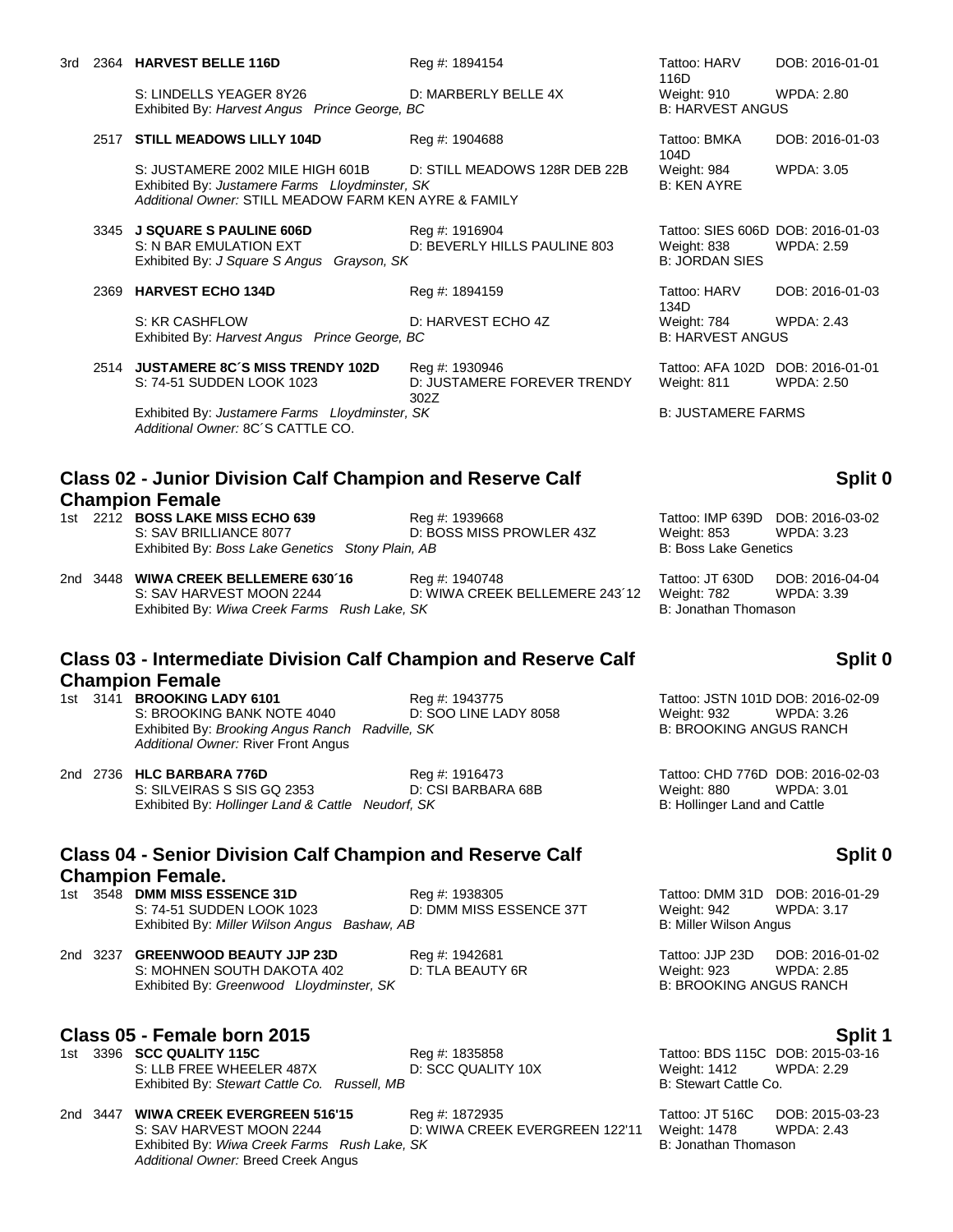|  | 3rd 2447 ROYAL S PRIDE DOLLY 40C<br>S: SOO LINE YELLOWSTONE 9286<br>Exhibited By: Elldem Cattle Investments Humboldt, SK | Reg #: 1869207<br>D: ROYAL PRIDE DOLLY 10T                       | Tattoo: CSE 40C<br><b>Weight: 1384</b><br><b>B: SISSON BROS</b>                                                | DOB: 2015-03-17<br><b>WPDA: 2.25</b> |
|--|--------------------------------------------------------------------------------------------------------------------------|------------------------------------------------------------------|----------------------------------------------------------------------------------------------------------------|--------------------------------------|
|  | 2154 BLAIRSWEST MISS ERICA 400C<br>S: MICH PIT BOSS 121Y<br>Exhibited By: Blairswest Land and Cattle DRAKE, SK           | Reg #: 1844623<br>D: BAR-E-L ERICA 74A                           | Tattoo: MJNB 400CDOB: 2015-05-08<br><b>Weight: 1524</b><br><b>B: MAGUIRE BLAIR</b>                             | <b>WPDA: 2.71</b>                    |
|  | 2547 FCR LUCILLE 2C<br>S: FV FINAL ANSWER 215Z<br>Exhibited By: Bar CR Angus Perdue, SK                                  | Reg #: 1879061<br>D: FCR LUCILLE 30Z                             | Tattoo: FCR 2C<br>Weight: 1382<br>B: Bar CR Angus                                                              | DOB: 2015-04-02<br><b>WPDA: 2.31</b> |
|  | 2097 PM VALLEY 222'15<br>S: BAR-E-L NATURAL LAW 52Y<br>Exhibited By: Poplar Meadows Angus Houston, BC                    | Reg #: 1860807<br>D: KFC 7549 VALLEY 1307Y                       | Tattoo: FIRE 222C DOB: 2015-03-24<br>Weight: 1489<br>B: Tanya Belsham                                          | <b>WPDA: 2.45</b>                    |
|  | 2513 EXAR DIXIE ERICA 5276<br>S: EXAR BLUE CHIP 1877B<br>Exhibited By: Justamere Farms Lloydminster, SK                  | Reg #: 1937883<br>D: DIXIE ERICA OF RR 6205                      | Tattoo: IMP 5276C DOB: 2015-03-21<br>Weight: 1295<br><b>B: EXPRESS RANCHES</b>                                 | WPDA: 2.12                           |
|  | 3311 HAGGARDS BARBARA 1520<br>S: SILVEIRAS STYLE 9303<br>Exhibited By: Mainstream Genetics Watrous, SK                   | Reg #: 1899589<br>D: COPPER CRK BARBARA 1362                     | Tattoo: IMP 1520C DOB: 2015-03-18<br>Weight: 1560<br><b>B: THE HAGGARDS</b>                                    | <b>WPDA: 2.54</b>                    |
|  | 2477 DFCC 1Z CANDY 136C                                                                                                  | Reg #: 1847924                                                   | Tattoo: DFCC<br>136C                                                                                           | DOB: 2015-03-15                      |
|  | S: K-COW WINDMILL 1Z<br>Exhibited By: Double F Cattle Co. Parkside, SK                                                   | D: DFCC 32T HOT GIRL 37W                                         | Weight: 1523<br>B: DOUBLE 'F'CATTLE CO.                                                                        | <b>WPDA: 2.47</b>                    |
|  | Class 05 - Female born 2015                                                                                              |                                                                  |                                                                                                                | <b>Split 2</b>                       |
|  | 1st 2956 MERIT SOCIALITE 5121C<br>S: EXAR ONE-IRON 3889B<br>Exhibited By: Merit Cattle Co Radville, SK                   | Reg #: 1864049<br>D: MERIT SOCIALITE 1223                        | Tattoo: TJL 5121C DOB: 2015-03-13<br><b>Weight: 1582</b><br>B: Merit Cattle Co. (Trent & Janelle<br>Liebreich) | <b>WPDA: 2.56</b>                    |
|  | 2nd 2878 LORETTA 5511 OF TRIPP<br>S: PVF INSIGHT 0129<br>Exhibited By: Wheatland Cattle Co. Bienfait, SK                 | Reg #: 1928998<br>D: AC MISS LORETTA 701                         | Tattoo: IMP 5511C DOB: 2015-03-08<br>Weight: 1544<br>B: Mogcks Angus Farm                                      | <b>WPDA: 2.47</b>                    |
|  | 3rd 2835 HLC 317 QUEEN 668C<br>S: BROOKING BEST INTENTION 317<br>Exhibited By: Kaczmar, Rayel Grenfell, SK               | Reg #: 1875333<br>D: CSI QUEEN SUSAN 4X                          | Tattoo: CHD 668C DOB: 2015-03-02<br>Weight: 1545<br>B: Hollinger Land & Cattle                                 | <b>WPDA: 2.45</b>                    |
|  | 3582 YOUNG DALE KRISTINA 97C<br>S: YOUNG DALE YOHAN 133A<br>Exhibited By: Young Dale Angus Carievale, SK                 | Reg #: 1865919<br>D: YOUNG DALE KRISTINA 64Z                     | Tattoo: YDF 97C<br><b>Weight: 1412</b><br>B: R Barry Young & Marj Young                                        | DOB: 2015-03-07<br><b>WPDA: 2.26</b> |
|  | 3275 GJP 269U MS THOR 40C<br>S: RED GJP THJOR 255A<br>Exhibited By: Pugh Farms Edgerton, AB                              | Reg #: 1863341<br>D: BLK GJP 175M MISS GLACIER 269U Weight: 1439 | Tattoo: GJP 40C<br><b>B: GREGORY PUGH</b>                                                                      | DOB: 2015-03-07<br><b>WPDA: 2.30</b> |
|  | 3455 LONE STAR ATALANTA 22C<br>S: S TITILEST 1145<br>Exhibited By: Lone Star Angus Sylvan Lake, AB                       | Reg #: 1881971<br>D: LONE STAR ATALANTA 11W                      | Tattoo: VB 22C<br>Weight: 1609<br>B: Lone Star Angus                                                           | DOB: 2015-03-01<br><b>WPDA: 2.55</b> |
|  | 2363 HARVEST BELLE 64C<br>S: HARVEST STINGRAY 2A<br>Exhibited By: Harvest Angus Prince George, BC                        | Reg #: 1843323<br>D: MARBERLY BELLE 4X                           | Tattoo: HARV 64C DOB: 2015-03-01<br>Weight: 1528<br><b>B: Harvest Angus</b>                                    | <b>WPDA: 2.42</b>                    |
|  | 2967 MERIT PRIDE 5087C<br>S: EXAR ONE-IRON 3889B<br>Exhibited By: Merit Cattle Co Radville, SK                           | Reg #: 1864022<br>D: MERIT PRIDE 2048                            | Tattoo: TJL 5087C DOB: 2015-03-01<br>Weight: 1469<br>B: Merit Cattle Co. (Trent & Janelle<br>Liebreich)        | <b>WPDA: 2.33</b>                    |

# **Class 05 - Female born 2015 Split 3**

**PM TIBBIE 75'15**<br>1st 2015-02-13<br>1s: BAR-E-L NATURAL LAW 52Y D: POPLAR MEADOWS TIBBIE 16'12 Weight: 1482 WPDA: 2.29 Exhibited By: Poplar Meadows Angus Houston, BC

D: POPLAR MEADOWS TIBBIE 16'12 Weight: 1482<br>
ID: Tanya Belsham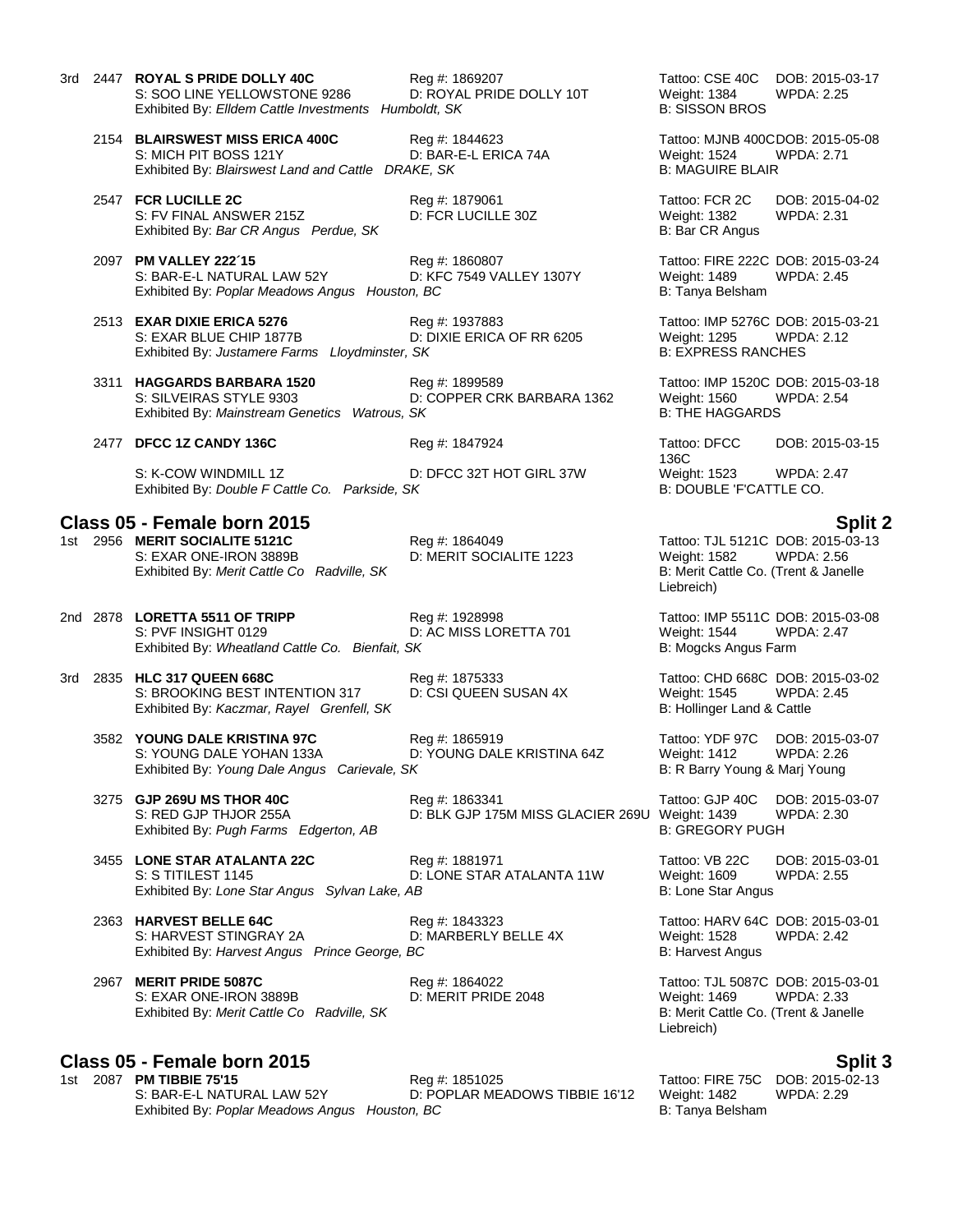2nd 2958 **MERIT HEROINE 5033C** Reg #: 1863986 Tattoo: TJL 5033C DOB: 2015-02-11 S: EXAR ONE-IRON 3889B D: MERIT HEROINE 7221 Weight: 1492 WPDA: 2.30<br>Exhibited By: Merit Cattle Co Radville, SK B: Merit Cattle Co. (Trent & Janelle Exhibited By: Merit Cattle Co Radville, SK

3rd 2023 **ANDERON RONI 1555** Reg #: 1884144 Tattoo: GEOF S: SOO LINE MOTIVE 9016 D: ANDERSON RONI 1022 Weight: 1390 WPDA: 2.15

3584 **YOUNG DALE GEORGINA 26C** Reg #: 1839348 Tattoo: YDF 26C DOB: 2015-02-21

S: YOUNG DALE XCALIBER 32X D: YOUNG DALE GEORGINA 69Z Weight: 1524 WPDA: 2.38 Exhibited By: *Young Dale Angus Carievale, SK* B: R Barry Young & Marj Young B: R Barry Young & Marj Young

2186 **HF MISS BLACKCAP 220C** Reg #: 1868086 Tattoo: HAMI 220C DOB: 2015-02-11 S: PLEASANT VALLEY LUTE 1207 D: HF MISS BLACKCAP 27R Weight: 1509 WPDA: 2.33<br>
Exhibited By: GRAND RIVER ANGUS FARMS GRAND RAPIDS, MI B: HAMILTON FARMS Exhibited By: GRAND RIVER ANGUS FARMS GRAND RAPIDS, MI *Additional Owner:* HAMILTON FARMS

2509 **RUNNING STEADY GYPSY 30C** Reg #: 1874381 Tattoo: DINO 30C DOB: 2015-02-08 D: JUSTAMERE 3337 DESIRE 122X Weight: 1450 WPDA: 2.22<br>SK B: RUNNING STEADY RANCH Exhibited By: *Justamere Farms Lloydminster, SK Additional Owner:* RUNNING STEADY RANCH

**Class 05 - Female born 2015 Split 4** S: WK SMOOTH 2382 D: HF ANNIE 212Y Weight: 1482 WPDA: 2.27 Exhibited By: *GRAND RIVER ANGUS FARMS GRAND RAPIDS, MI* B: HAMILTON FARMS *Additional Owner:* HAMILTON FARMS

2nd 3523 **WILBAR JENNIFER 728C** Reg #: 1868776 Tattoo: WJD 728C DOB: 2015-02-01 S: PLEASANT VALLEY LUTE 1207 D: WILBAR JENNIFER 215X Weight: 1521 WPDA: 2.31<br>Exhibited By: Wilbar Cattle Co. Dundurn, SK B: WILBAR CATTLE CO Exhibited By: Wilbar Cattle Co. Dundurn, SK

3rd 2618 **HALL'S ESTHER 533C** Reg #: 1872784 Tattoo: BPH 533C DOB: 2015-02-04 S: HF KODIAK 5R D: PHP ESTHER 133Y Weight: 1530 WPDA: 2.33 Exhibited By: Hall's Cattle Co. Craven, SK

2961 **MERIT SOCIALITE 5024C** Reg #: 1863976 Tattoo: TJL 5024C DOB: 2015-02-07 Exhibited By: Merit Cattle Co Radville, SK

### 2027 **ANDERSON BARB ROSE 1528** Reg #: 1884141 Tattoo: GEOF

S: YOUNG DALE DAGGER 18Z D: ANDERSON BARB ROSE 1120 Weight: 1534 WPDA: 2.34<br>Exhibited By: Anderson Cattle Bethune. SK B: Anderson Cattle B: Anderson Cattle Exhibited By: Anderson Cattle Bethune, SK

3167 **N7'S BLACKWOOD LADY 18C** Reg #: 1856094 Tattoo: NGW 18C DOB: 2015-02-02<br>S: BELVIN TRES MARIAS PATRON 205 D: N7'S BLK WOODLADY 2T Weight: 1460 WPDA: 2.22 S: BELVIN TRES MARIAS PATRON 205 D: N7'S BLK WOODLADY 2T Weight: 1460<br>Exhibited By: NYK Cattle Company Douglas, MB B: N7 Stock Farm Exhibited By: *NYK Cattle Company Douglas, MB* 

2621 **BELVIN RF ERICA 60´15** Reg #: 1849026 Tattoo: GDH 60C DOB: 2015-02-01 Exhibited By: *Belvin Angus Innisfail, AB* B: Mabel & Gavin Hamilton **B: Mabel & Gavin Hamilton** *Additional Owner:* Pedro Hernandez *Additional Owner:* Francisco Gutierrez

**Class 05 - Female born 2015 Split 5** 1st 3257 **PERROT BARDELLA 12C** Reg #: 1868977 Tattoo: ANNA 12C DOB: 2015-01-28 S: SAV ANGUS BEEF 3231 D: ANNA'S BARDELLA 1Z Weight: 1494 WPDA: 2.25<br>Exhibited By: *Freitag-Perrot Cattle Co. Alameda. SK* B: Anna-Marie Perrot Perrot Exhibited By: Freitag-Perrot Cattle Co. Alameda, SK

2nd 2901 **REMITALL F TIBBIE 51C** Reg #: 1849333 Tattoo: GR 51C DOB: 2015-01-22 Exhibited By: Remitall Farms Inc. Olds. AB

D: BELVIN ERICA OF RF 040´12 Weight: 1648 WPDA: 2.50

Liebreich)

555C DOB: 2015-02-13 Exhibited By: *Anderson Cattle Bethune, SK* B: Anderson Cattle Bethune, SK

1st 2184 **HF ANNIE 193C** Reg #: 1844085 Tattoo: HAMI 193C DOB: 2015-02-06

D: MERIT SOCIALITE 1122 Weight: 1457 WPDA: 2.23<br>B: Merit Cattle Co. (Trent & Janelle Liebreich)

> 528C<br>Weight: 1534 DOB: 2015-02-05

D: REMITALL F TIBBIE 82Y Weight: 1670<br>B: Remitall Farms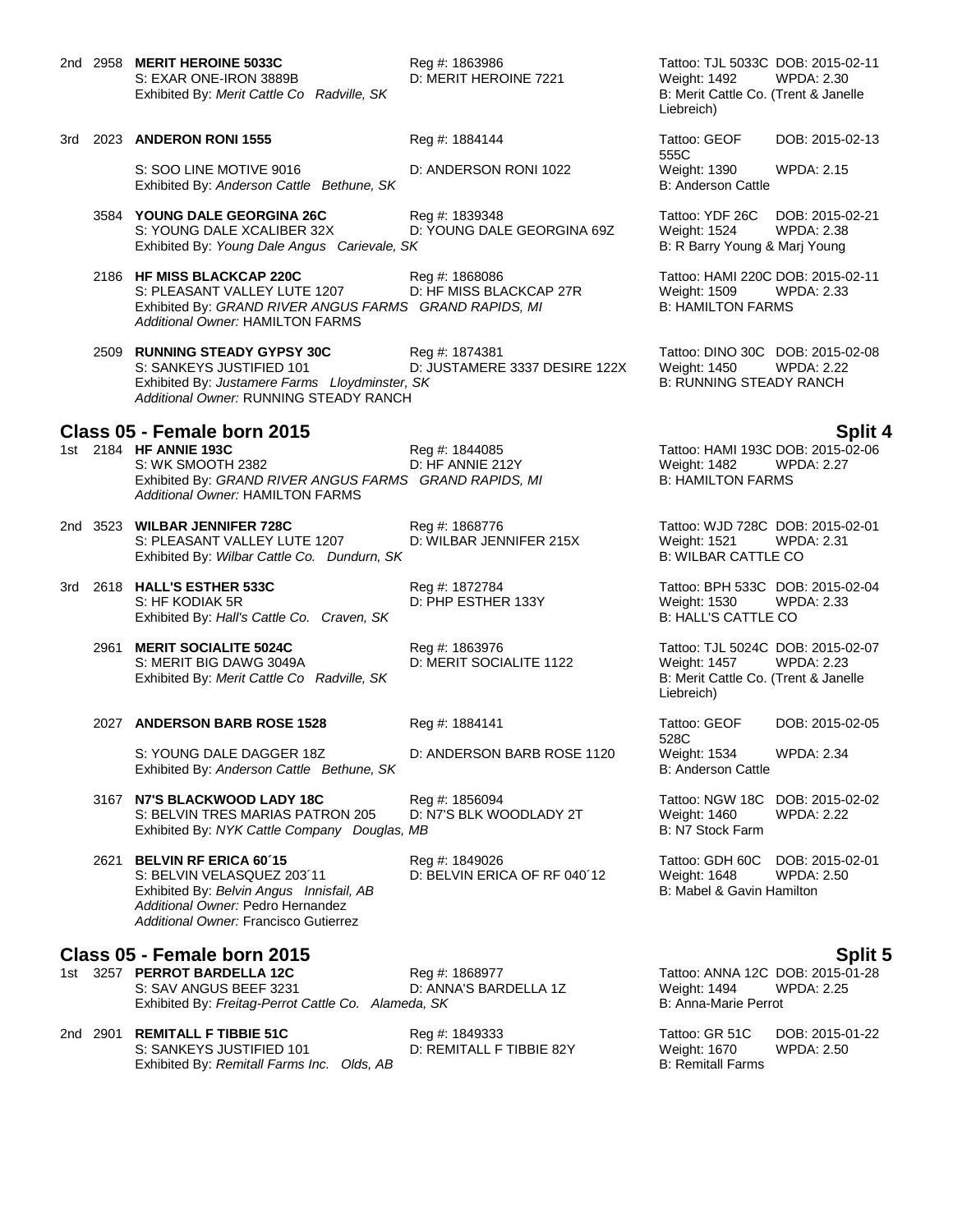|                                                                                                      |  | 3rd 2725 <b>BAR-H RITA 1C</b><br>S: EXAR FOREMAN 3871B<br>Exhibited By: Bar-H Land & Cattle Co. Langenburg, SK                                                                   | Reg #: 1871929<br>D: BAR-H CORA 30A              | Tattoo: AHPC 1C DOB: 2015-01-23<br><b>Weight: 1515</b><br>B: Bar-H Land & Cattle | <b>WPDA: 2.27</b>                                                           |
|------------------------------------------------------------------------------------------------------|--|----------------------------------------------------------------------------------------------------------------------------------------------------------------------------------|--------------------------------------------------|----------------------------------------------------------------------------------|-----------------------------------------------------------------------------|
|                                                                                                      |  | 3317 BROOKING BLACKCAP 5018<br>S: BROOKING PROSECUTOR 222<br>Exhibited By: Schwan Angus Ranch Swift Current, SK                                                                  | Reg #: 1870329<br>D: SCHAFF BLACKCAP 955         | Tattoo: JSTN 18C DOB: 2015-01-27<br>Weight: 1465<br>B: Brooking Angus Ranch      | <b>WPDA: 2.21</b>                                                           |
|                                                                                                      |  | 2185 HF RUBY 107C<br>S: PLEASANT VALLEY LUTE 1207<br>Exhibited By: GRAND RIVER ANGUS FARMS GRAND RAPIDS, MI<br>Additional Owner: 3 G VENTURES                                    | Reg #: 1868087<br>D: WILBAR RUBY 955N            | Tattoo: HAMI 107C DOB: 2015-01-26<br>Weight: 1683<br><b>B: HAMILTON FARMS</b>    | <b>WPDA: 2.53</b>                                                           |
|                                                                                                      |  | 3443 BROOKING ANNIE K 5010<br>S: SOO LINE MOTIVE 9016<br>Exhibited By: Wiwa Creek Farms Rush Lake, SK<br>Additional Owner: Mitch Campbell<br>Additional Owner: Jonathan Thomason | Reg #: 1874715<br>D: BROOKING ANNIE K 390        | Tattoo: JSTN 10C DOB: 2015-01-23<br>Weight: 1525<br>B: Brooking Angus Ranch      | <b>WPDA: 2.28</b>                                                           |
|                                                                                                      |  | 3307 BROOKING QUEEN 5006<br>S: COUPAL ADVANCE 28<br>Exhibited By: Schmidt, Brayden Lumsden, SK<br>Additional Owner: Mark Lustig                                                  | Reg #: 1870319<br>D: BROOKING QUEEN 304          | Tattoo: JSTN 6C<br><b>Weight: 1414</b><br>B: Brooking Angus Ranch                | DOB: 2015-01-21<br><b>WPDA: 2.11</b>                                        |
|                                                                                                      |  | 2537 FREYBURN BLACKBIRD 74C<br>S: MERIT GENESIS 1077<br>Exhibited By: Freyburn Angus Farms Oxbow, SK                                                                             | Reg #: 1854502<br>D: FREYBURN BLACKBIRD 123W     | Tattoo: ZGO 74C<br>Weight: 1692<br><b>B: FREYBURN FARMS</b>                      | DOB: 2015-01-20<br><b>WPDA: 2.52</b>                                        |
|                                                                                                      |  | 2534 FREYBURN ERICA 69C<br>S: MERIT GENESIS 1077<br>Exhibited By: Freyburn Angus Farms Oxbow, SK                                                                                 | Reg #: 1854538<br>D: FREYBURN ERICA 48T          | Tattoo: RF 69C<br>Weight: 1550<br><b>B: JASON R FREY</b>                         | DOB: 2015-01-19<br>WPDA: 2.31                                               |
|                                                                                                      |  | Class 05 - Female born 2015                                                                                                                                                      |                                                  |                                                                                  | Split 6                                                                     |
|                                                                                                      |  | 1st 2570 HARVEST BELLE 1C<br>S: SOO LINE THOR 1085<br>Exhibited By: Gilchrist Farms Lucknow, ON                                                                                  | Reg #: 7852789<br>D: SOUTHLAND BELLE 89R         | Tattoo: HARV 1C<br>Weight: 1470<br>B: Tanya Belsham                              | DOB: 2015-01-01<br><b>WPDA: 2.13</b>                                        |
|                                                                                                      |  | 2nd 3001 EF ECHO 509<br>S: SOO LINE MOTIVE 9016<br>Exhibited By: MacGregor, Jack Beachburg, ON                                                                                   | Reg #: 1852833<br>D: ESE ECHO 53W                | Tattoo: ESE 9C<br>Weight: 1455<br><b>B: ENRIGHT FARMS</b>                        | DOB: 2015-01-02<br><b>WPDA: 2.11</b>                                        |
|                                                                                                      |  | 3rd 3610 NORTHERN VIEW BEAUTY 73C<br>S: CONNEALY IMPRINT 8317<br>Exhibited By: Northern View Angus Neudorf, SK                                                                   | Reg #: 1852029<br>D: NORTHERN VIEW BEAUTY 96X    | Tattoo: FTA 73C<br>Weight: 1478<br>Frick                                         | DOB: 2015-01-01<br><b>WPDA: 2.14</b><br>B: Northern View Angus-Troy and Amy |
|                                                                                                      |  | 3348 J SQUARE S GEORGINA 82C<br>S: SANKEYS JUSTIFIED 101<br>Exhibited By: J Square S Angus Grayson, SK                                                                           | Reg #: 1833998<br>D: J SQUARE S GEORGINA 90Z     | Tattoo: SIES 82C<br><b>Weight: 1604</b><br><b>B: JORDAN SIES</b>                 | DOB: 2015-01-10<br>WPDA: 2.36                                               |
|                                                                                                      |  | 2532 FREYBURN RALLY MISSIE 11C<br>S: MVF TIGER 232X<br>Exhibited By: Freyburn Angus Farms Oxbow, SK                                                                              | Reg #: 1854530<br>D: FREYBURN RALLY MISSIE 61Y   | Tattoo: RF 11C<br><b>Weight: 1448</b><br><b>B: JASON R FREY</b>                  | DOB: 2015-01-07<br><b>WPDA: 2.12</b>                                        |
|                                                                                                      |  | 3126 JPM QUEEN RUTH 7C<br>S: DBRL TITAN 29X<br>Exhibited By: JPM Farms Ltd. Gravelbourg, SK                                                                                      | Reg #: 1830383<br>D: GEIS QUEEN RUTH 1'04        | Tattoo: JP 7C<br>Weight: 1550<br>B: JPM Farms Ltd                                | DOB: 2015-01-02<br>WPDA: 2.25                                               |
|                                                                                                      |  | 2372 HARVEST BLACKBIRD JO JO 3C<br>S: RB TOUR OF DUTY 177<br>Exhibited By: Harvest Angus Prince George, BC                                                                       | Reg #: 1842713<br>D: HARVEST BLACKBIRD JO JO 13A | Tattoo: HARV 3C<br><b>Weight: 1376</b><br><b>B: HARVEST ANGUS</b>                | DOB: 2015-01-01<br>WPDA: 1.99                                               |
| <b>Class 06 - Junior Division Champion and Reserve Champion</b><br>Split 0<br><b>Yearling Heifer</b> |  |                                                                                                                                                                                  |                                                  |                                                                                  |                                                                             |

1st 2956 **MERIT SOCIALITE 5121C** Reg #: 1864049 Reg **Heroman Social Tattoo: TJL 5121C DOB: 2015-03-13**<br>S: EXAR ONE-IRON 3889B D: MERIT SOCIALITE 1223 Weight: 1582 WPDA: 2.56 Exhibited By: Merit Cattle Co Radville, SK

# **Split 0**

D: MERIT SOCIALITE 1223 Weight: 1582 WPDA: 2.56<br>B: Merit Cattle Co. (Trent & Janelle Liebreich)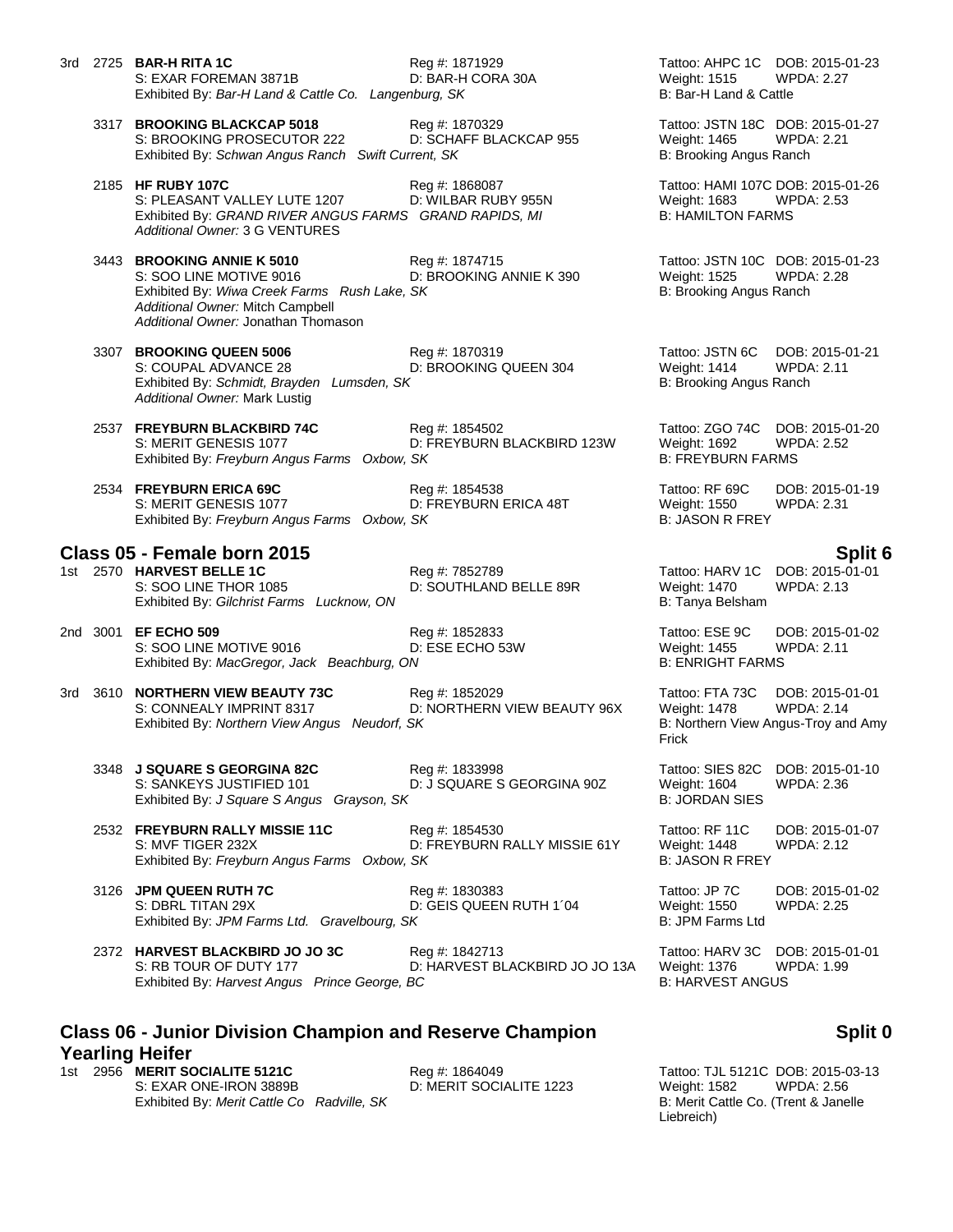# **Class 07 - Intermediate Division Champion and Reserve Champion Yearling Heifer**

|     |          | <b>Class 08 - Senior Division Champion and Reserve Champion</b><br><b>Yearling Heifer</b>                                                                                                                          |                                                                  |                                                                                                      | Split 0                                                 |
|-----|----------|--------------------------------------------------------------------------------------------------------------------------------------------------------------------------------------------------------------------|------------------------------------------------------------------|------------------------------------------------------------------------------------------------------|---------------------------------------------------------|
|     |          | 1st 3257 PERROT BARDELLA 12C<br>S: SAV ANGUS BEEF 3231<br>Exhibited By: Freitag-Perrot Cattle Co. Alameda, SK                                                                                                      | Reg #: 1868977<br>D: ANNA'S BARDELLA 1Z                          | Weight: 1494<br>B: Anna-Marie Perrot                                                                 | Tattoo: ANNA 12C DOB: 2015-01-28<br><b>WPDA: 2.25</b>   |
|     |          | 2nd 2087 PM TIBBIE 75'15<br>S: BAR-E-L NATURAL LAW 52Y<br>Exhibited By: Poplar Meadows Angus Houston, BC                                                                                                           | Reg #: 1851025<br>D: POPLAR MEADOWS TIBBIE 16'12                 | Weight: 1482<br>B: Tanya Belsham                                                                     | Tattoo: FIRE 75C DOB: 2015-02-13<br>WPDA: 2.29          |
|     |          | Class 09 Female (with 2016 tattooed calf) born in 2014                                                                                                                                                             |                                                                  |                                                                                                      | Split 1                                                 |
| 1st | 2037     | YOUNG DALE GRACE 169B<br>S: PF HOOVER DAM 041<br><b>Calf at Side: JAYMARANDY GRACE</b>                                                                                                                             | Reg #: 1791774<br>D: YOUNG DALE GRACE YDF 107W<br>Reg #: 1896568 | Tattoo: YDF 169B<br><b>Weight: 1514</b><br>Tattoo: JLMA 640D DOB: 2016-02-10                         | DOB: 2014-04-20                                         |
|     |          | <b>JLMA 640D</b><br>S: JUSTAMERE 1728 MAXIMUM 430A<br>Exhibited By: Jaymarandy Livestock Beausejour, MB                                                                                                            | Sex: F                                                           | <b>Weight: 835</b><br><b>B: YOUNG DALE ANGUS</b>                                                     | WPDA: 0.00                                              |
|     | 2nd 2723 | <b>BAR-H CORA 18B</b><br>S: S TITLEST 1145                                                                                                                                                                         | Reg #: 1800458<br>D: HF TIBBIE 93U                               | Tattoo: AHPC 18B<br><b>Weight: 1700</b>                                                              | DOB: 2014-03-22                                         |
|     |          | Calf at Side: BAR-H CASH 2D<br>S: KR CASH CI 4602<br>Exhibited By: Bar-H Land & Cattle Co. Langenburg, SK                                                                                                          | Reg #: 1909513<br>Sex: M                                         | Tattoo: ahpc 2d<br>Weight: 1050<br>B: Bar-H Land & Cattle                                            | DOB: 2016-01-25<br>WPDA: 0.00                           |
|     | 3rd 2970 | <b>MERIT FLORA 4120</b><br>S: BAR-E-L IRON WILL 32Y                                                                                                                                                                | Reg #: 1796474<br>D: MERIT FLORA 4105                            | Tattoo: TJL 4120B<br>Weight: 1649                                                                    | DOB: 2014-02-23                                         |
|     |          | Calf at Side: MERIT FLORA 6078D<br>S: BAR S RANGE BOSS 4002<br>Exhibited By: Merit Cattle Co Radville, SK                                                                                                          | Reg #: 1934698<br>Sex: F                                         | Tattoo: TJL 6078D<br>Weight: 830<br>B: Merit Cattle Co. (Trent & Janelle<br>Liebreich)               | DOB: 2016-02-18<br>WPDA: 0.00                           |
|     | 2722     | <b>ROYAL S PRIDE 42B</b><br>S: SOO LINE YELLOWSTONE                                                                                                                                                                | Reg #: 1829525<br>D: ROYAL PRIDE 10X                             | Tattoo: CSE 42B<br>Weight: 1850                                                                      | DOB: 2014-03-25                                         |
|     |          | Calf at Side: TWST SHE'S A<br><b>HEARTBREAKER 66D</b>                                                                                                                                                              | Reg #: 1899950                                                   | Tattoo: BMK 66D                                                                                      | DOB: 2016-02-03                                         |
|     |          | S: MOHNEN PULSE 533<br>Exhibited By: Twisted Sisters Livestock Lloydminster, AB<br>Additional Owner: Meghan Hoffman<br>Additional Owner: Brianna Kimmel                                                            | Sex: F                                                           | Weight: 986<br><b>B: Sissons Bros Farms</b>                                                          | WPDA: 0.00                                              |
|     |          | Class 09 Female (with 2016 tattooed calf) born in 2014                                                                                                                                                             |                                                                  |                                                                                                      | <b>Split 2</b>                                          |
|     | 1st 2187 | HF ANNIE K 16B<br>S: HF REBEL 53Y<br>Calf at Side: 3G ANNIE K 2D<br>S: PLEASANT VALLEY LUTE 1207<br>Exhibited By: GRAND RIVER ANGUS FARMS GRAND RAPIDS, MI<br>Additional Owner: 3G VENTURES- COLE AND TAYLOR GILES | Reg #: 1784232<br>D: HF ANNIE K 157Y<br>Reg #: 1905586<br>Sex: F | Tattoo: HAMI 16B<br><b>Weight: 1605</b><br>Tattoo: RCT 2D<br>Weight: 934<br><b>B: HAMILTON FARMS</b> | DOB: 2014-01-13<br>DOB: 2016-01-22<br><b>WPDA: 0.00</b> |
|     | 2nd 2628 | <b>HF MISS BLACKCAP 228B</b><br>S: PLEASANT VALLEY LUTE 1207                                                                                                                                                       | Reg #: 1821754<br>D: HF MISS BLACKCAP 27R                        | Tattoo: HAMI 228B<br>Weight: 1652                                                                    | DOB: 2014-02-09                                         |
|     |          | Calf at Side: HF MISS BLACKCAP 17D<br>S: BSF HOT LOTTO 1401<br>Exhibited By: Hamilton Farms Cochrane, AB                                                                                                           | Reg #: 1907059<br>Sex: F                                         | Tattoo: HAMI 17D<br>Weight: 928<br><b>B: HAMILTON FARMS</b>                                          | DOB: 2016-01-10<br>WPDA: 0.00                           |
| 3rd | 2091     | PM PRINCENE 45'14<br>S: BVC JACK DANIELS B118                                                                                                                                                                      | Reg #: 1787899<br>D: CROWFOOT PRINCENE 5810R                     | Tattoo: FIRE 45B<br>Weight: 1635                                                                     | DOB: 2014-02-08                                         |
|     |          | Calf at Side: PM TOP GUN 82'16<br>S: MUSGRAVE AVIATOR<br>Exhibited By: Poplar Meadows Angus Houston, BC                                                                                                            | Reg #: 1911734<br>Sex: M                                         | Tattoo: Fire 82D<br>Weight: 1033<br>B: Tanya Belsham                                                 | DOB: 2016-02-12<br>WPDA: 0.00                           |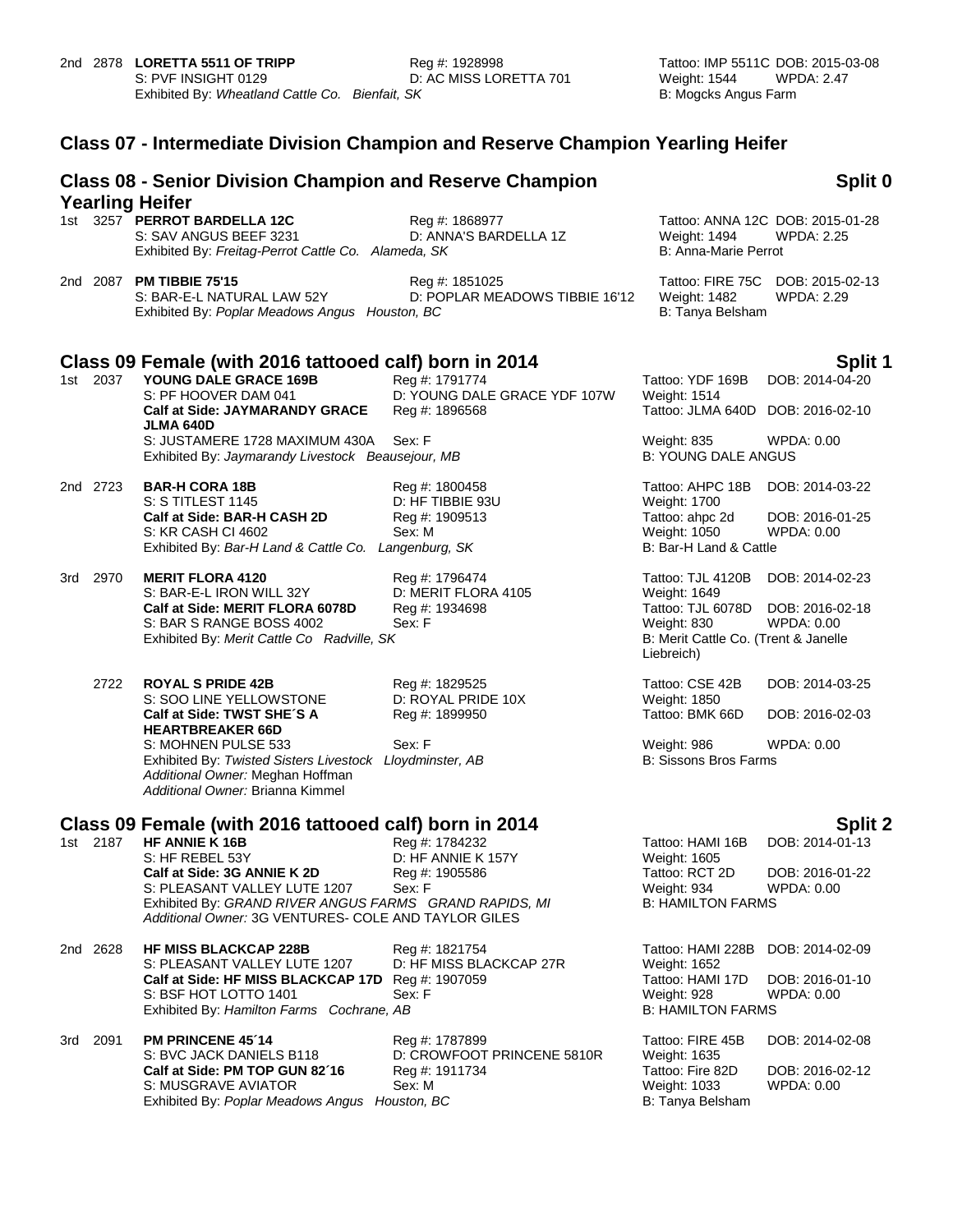| 2562     | <b>DIAMOND T BARDOLIA 1441</b><br>S: WIWA CREEK RUSH LAKE 71'12<br>Calf at Side: DIAMOND T BARDOLIA                                                                                              | Reg #: 1818976<br>D: JL BARDOLIA 8188<br>Reg #: 1938910          | Tattoo: BRG 41B<br>Weight: 1581<br>Tattoo: BRG 48D                            | DOB: 2014-02-09<br>DOB: 2016-03-18                           |
|----------|--------------------------------------------------------------------------------------------------------------------------------------------------------------------------------------------------|------------------------------------------------------------------|-------------------------------------------------------------------------------|--------------------------------------------------------------|
|          | 1648 - 130B<br>S: SOUTH SHADOW 6Y TOMBOY 130B Sex: F<br>Exhibited By: Six Mile Ranch Ltd. Fir Mountain, SK                                                                                       |                                                                  | Weight: 816                                                                   | <b>WPDA: 0.00</b><br>B: Brody Gardner - Diamond T Cattle Co. |
|          | Class 10 Champion and Reserve Champion Two Year Old Female                                                                                                                                       |                                                                  |                                                                               | Split 0                                                      |
| 1st 2037 | YOUNG DALE GRACE 169B<br>S: PF HOOVER DAM 041<br><b>Calf at Side: JAYMARANDY GRACE</b>                                                                                                           | Reg #: 1791774<br>D: YOUNG DALE GRACE YDF 107W<br>Reg #: 1896568 | Tattoo: YDF 169B<br><b>Weight: 1514</b><br>Tattoo: JLMA 640D                  | DOB: 2014-04-20<br>DOB: 2016-02-10                           |
|          | JLMA 640D<br>S: JUSTAMERE 1728 MAXIMUM 430A<br>Exhibited By: Jaymarandy Livestock Beausejour, MB                                                                                                 | Sex: F                                                           | Weight: 835<br><b>B: YOUNG DALE ANGUS</b>                                     | WPDA: 0.00                                                   |
| 2nd 2187 | <b>HF ANNIE K 16B</b>                                                                                                                                                                            | Reg #: 1784232                                                   | Tattoo: HAMI 16B                                                              | DOB: 2014-01-13                                              |
|          | S: HF REBEL 53Y<br>Calf at Side: 3G ANNIE K 2D<br>S: PLEASANT VALLEY LUTE 1207<br>Exhibited By: GRAND RIVER ANGUS FARMS GRAND RAPIDS, MI<br>Additional Owner: 3G VENTURES- COLE AND TAYLOR GILES | D: HF ANNIE K 157Y<br>Reg #: 1905586<br>Sex: F                   | Weight: 1605<br>Tattoo: RCT 2D<br>Weight: 934<br><b>B: HAMILTON FARMS</b>     | DOB: 2016-01-22<br>WPDA: 0.00                                |
|          | Class 11 Female (with 2016 tattooed calf) born in 2013 or earlier                                                                                                                                |                                                                  |                                                                               | Split 1                                                      |
| 1st 3549 | <b>DMM BLACKBIRD 105A</b><br>S: GUMBO GULCH CREED 94S                                                                                                                                            | Reg #: 1765827<br>D: SOUTHERN OX BLACKBIRD 12J                   | Tattoo: DMM 105A<br>Weight: 1850                                              | DOB: 2013-02-10                                              |
|          | <b>Calf at Side: DMM INTERNATIONAL</b><br>54D<br>S: SAV INTERNATIONAL 2020<br>Exhibited By: Miller Wilson Angus Bashaw, AB                                                                       | Reg #: 1922656<br>Sex: M                                         | Tattoo: DMM 54D<br>Weight: 1167<br>B: Miller Wilson Angus                     | DOB: 2016-02-12<br>WPDA: 0.00                                |
| 2nd 2613 | <b>HALL'S ROSEBUD 212Z</b><br>S: SOO LINE MOTIVE 9016                                                                                                                                            | Reg #: 1683417<br>D: PSF ROSEBUD 12T                             | Tattoo: BPH 212Z<br>Weight: 2108                                              | DOB: 2012-02-04                                              |
|          | Calf at Side: HALL'S JUSTICE 212D<br>S: SANKEYS JUSTIFIED 101<br>Exhibited By: Hall's Cattle Co. Craven, SK                                                                                      | Reg #: 1932577<br>Sex: M                                         | Tattoo: BPH 212D<br>Weight: 1124<br><b>B: HALL'S CATTLE CO</b>                | DOB: 2016-02-11<br>WPDA: 0.00                                |
| 3rd 3171 | <b>N7'S LASS 152Z</b><br>S: N7'S NET WORTH 92U                                                                                                                                                   | Reg #: 1674481<br>D: N7'S LASS 78W                               | Tattoo: NGW 152Z<br>Weight: 1944                                              | DOB: 2012-03-20                                              |
|          | Calf at Side: NYK LASS 17D<br>S: NYK GRACELAND 39B<br>Exhibited By: NYK Cattle Company Douglas, MB                                                                                               | Reg #: 1898875<br>Sex: F                                         | Tattoo: NYK 17D<br>Weight: 840<br>B: N7 Stock Farm                            | DOB: 2016-03-01<br><b>WPDA: 0.00</b>                         |
| 2367     | <b>HARVEST BLACKBIRD JO JO 13A</b><br>S: LEACHMAN SAUGAHATCHEE 3000C D: HF BLACKBIRD 145P                                                                                                        | Reg #: 1723932                                                   | Tattoo: HARV 13A<br>Weight: 1674                                              | DOB: 2013-01-25                                              |
|          | Calf at Side: HARVEST BLACKBIRD JO Reg #: 1894173<br><b>JO 133D</b>                                                                                                                              |                                                                  | Tattoo: HARV 133D DOB: 2016-01-11                                             |                                                              |
|          | S: SAV HARVESTOR 0338<br>Exhibited By: Harvest Angus Prince George, BC                                                                                                                           | Sex: F                                                           | Weight: 832<br><b>B: HARVEST ANGUS</b>                                        | WPDA: 0.00                                                   |
|          | Class 11 Female (with 2016 tattooed calf) born in 2013 or earlier                                                                                                                                |                                                                  |                                                                               | <b>Split 2</b>                                               |
| 1st 3325 | <b>SC MICH ROSE 30X</b><br>S: SAV WALLSTREET                                                                                                                                                     | Reg #: 1934855<br>D: EXAR HIGHROSE 84026                         | Tattoo: KSER 30X<br>Weight: 1894                                              | DOB: 2010-01-20                                              |
|          | Calf at Side: SC MICH ROSE 613D<br>S: SAV INTERNATIONAL<br>Exhibited By: Serhienko Cattle Co. Maymont, SK<br>Additional Owner: Michelson Land & Cattle and Wheatland Cattle Co.                  | Reg #: 1934856<br>Sex: F                                         | Tattoo: KSER 613D DOB: 2016-01-30<br>Weight: 997<br><b>B: KATIE SERHIENKO</b> | WPDA: 0.00                                                   |
| 2nd 2569 | <b>SONNY WAY MERCEDES 2Y</b><br>S: SAV HEAVY HITTER 6347                                                                                                                                         | Reg #: 1641431<br>D: GF UNFORGETABLE MERCEDES 2U Weight: 1840    | Tattoo: AGA 2Y                                                                | DOB: 2011-02-10                                              |
|          | Calf at Side: GF MERCEDES 802D<br>S: SILVEIRAS STYLE 9303<br>Exhibited By: Gilchrist Farms Lucknow, ON                                                                                           | Reg #: 1908946<br>Sex: F                                         | Tattoo: GFA 802D<br>Weight: 955<br><b>B: MIKE WADE</b>                        | DOB: 2016-01-04<br><b>WPDA: 0.00</b>                         |
| 3rd 2696 | <b>OAV CLASSY 4Z</b><br>S: CLEGG REAL WORTH 37X                                                                                                                                                  | Reg #: 1706581<br>D: COUNTRY LANE CLASSY 24R                     | Tattoo: OAV 4Z<br>Weight: 1838                                                | DOB: 2012-01-24                                              |
|          | Calf at Side: OAV CLASSY 42D<br>S: DMM ROAR 16X<br>Exhibited By: Lakeland College Student Managed Farm Vermilion, AB                                                                             | Reg #: 1894424<br>Sex: F                                         | Tattoo: OAV 42D<br>Weight: 879<br><b>B: Lakeland College</b>                  | DOB: 2016-02-08<br>WPDA: 0.00                                |
|          |                                                                                                                                                                                                  |                                                                  |                                                                               |                                                              |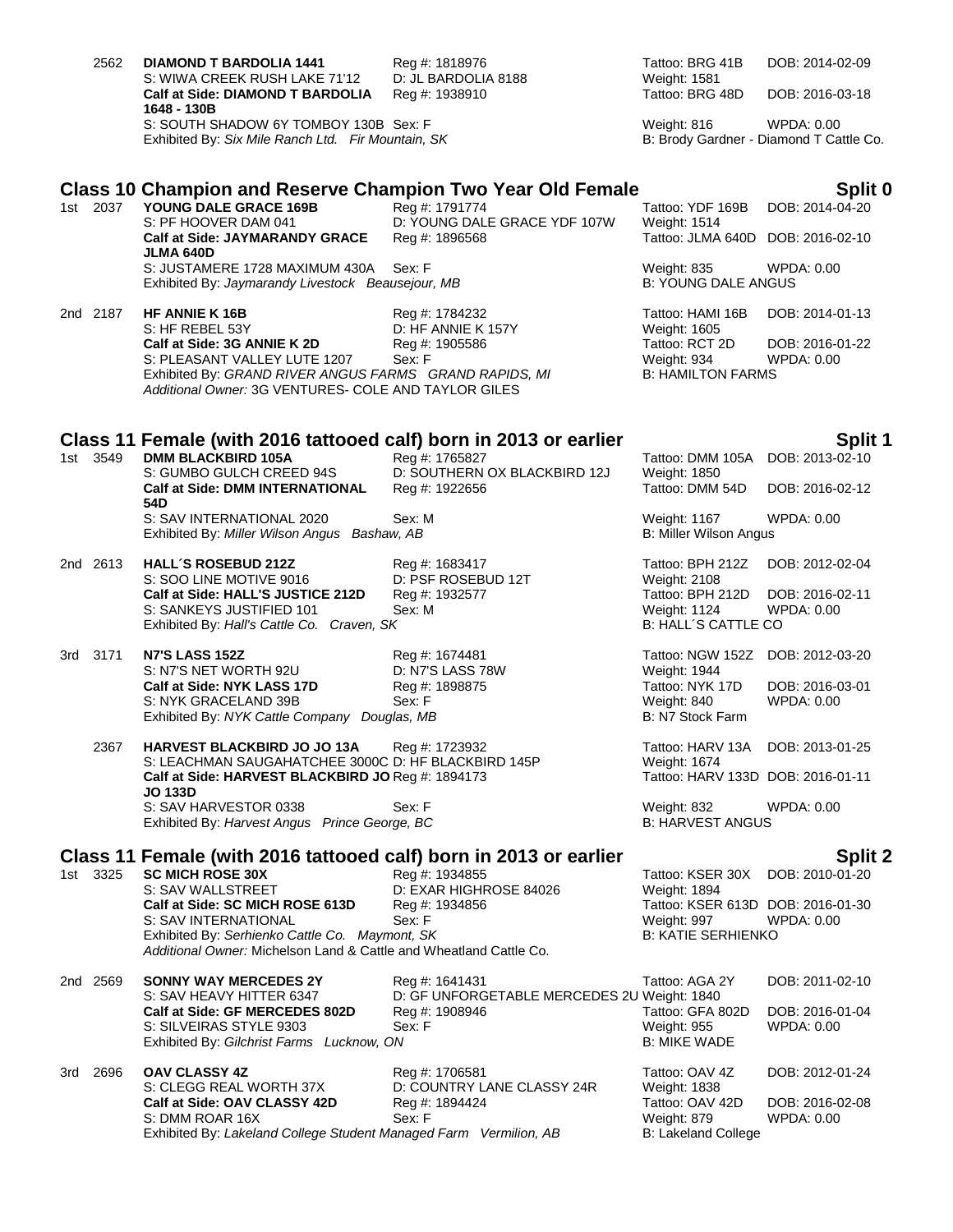| 2362 | <b>RAMROD NOVA 230Z</b>                        | Reg #: 1680402    |
|------|------------------------------------------------|-------------------|
|      | S: RAMROD NO FEAR 921W                         | D: RAMROD NOVA 91 |
|      | <b>Calf at Side: RAMROD SHARP</b>              | Reg #: 1908810    |
|      | <b>DRESSED MAN 676D</b>                        |                   |
|      | S: MERIT SHARP DRESSED MAN 4133 Sex: M         |                   |
|      | Exhibited By: RAMROD CATTLE COMPANY MEDORA, MB |                   |
|      |                                                |                   |

### **Class 12 - Champion and Reserve Champion Mature Female. Split 0**

| 1st 3549 | Exhibited By: Miller Wilson Angus Bashaw, AB              |                                            |                                 | B: Miller Wilson Angus        |  |
|----------|-----------------------------------------------------------|--------------------------------------------|---------------------------------|-------------------------------|--|
|          | <b>DMM INTERNATIONAL 54D</b><br>S: SAV INTERNATIONAL 2020 | Reg #: 1922656<br>D: DMM MISS ESSENCE 105A | Tattoo: DMM 54D<br>Weight: 1167 | DOB: 2016-02-12<br>WPDA: 4.12 |  |
|          |                                                           |                                            |                                 |                               |  |

**DMM BLACKBIRD 105A** Reg #: 1765827<br>S: GUMBO GULCH CREED 94S D: SOUTHERN

D: SOUTHERN OX BLACKBIRD 12J

2nd 3325 Exhibited By: Serhienko Cattle Co. Maymont, SK **SC MICH ROSE 613D** Reg #: 1934856 S: SAV INTERNATIONAL D: SC MICH ROSE 30X

> **SC MICH ROSE 30X** Reg #: 1934855 S: SAV WALLSTREET D: EXAR HIGHROSE 84026 Weight: 1894 WPDA: 0.76 *Additional Owner:* Michelson Land & Cattle and Wheatland Cattle Co.

# **Class 13 - Grand Champion and Reserve Grand Champion**

### **Female**

| 1st 3549 | Exhibited By: Miller Wilson Angus Bashaw, AB<br><b>DMM INTERNATIONAL 54D</b><br>S: SAV INTERNATIONAL 2020 | Reg #: 1922656<br>D: DMM MISS ESSENCE 105A     | B: Miller Wilson Angus<br>Tattoo: DMM 54D<br>Weight: 1167 | DOB: 2016-02-12<br>WPDA: 4.12 |
|----------|-----------------------------------------------------------------------------------------------------------|------------------------------------------------|-----------------------------------------------------------|-------------------------------|
|          | <b>DMM BLACKBIRD 105A</b><br>S: GUMBO GULCH CREED 94S                                                     | Reg #: 1765827<br>D: SOUTHERN OX BLACKBIRD 12J | Tattoo: DMM 105A DOB: 2013-02-10<br>Weight: 1850          | WPDA: 1.34                    |

2nd 3325 Exhibited By: *Serhienko Cattle Co. Maymont, SK* B: KATIE SERHIENKO<br>Reg #: 1934856 **B: AREA BER 613D DISPEMENTE** S: SAV INTERNATIONAL D: SC MICH ROSE 30X Weight: 997 WPDA: 3.37

> **SC MICH ROSE 30X Reg #: 1934855** Tattoo: KSER 30X DOB: 2010-01-20 S: SAV WALLSTREET **D: EXAR HIGHROSE 84026** Weight: 1894 WPDA: 0.76 *Additional Owner:* Michelson Land & Cattle and Wheatland Cattle Co.

## **Class 14 - Bull born 2016 Split 1**

| 1st | 2960 MERIT DAWSON CITY 6138                |  |
|-----|--------------------------------------------|--|
|     | S: MERIT KLONDIKE 3157A                    |  |
|     | Exhibited By: Merit Cattle Co Radville, SK |  |

### 2nd 2476 **DFCC 3049A DAVINCI 120D** Reg #: 1918390 Tattoo: DFCC

S: MERIT BIG DAWG 3049A D: DFCC 32T HOT GIRL 37W Weight: 1104 WPDA: 4.18<br>Exhibited By: Double F Cattle Co. Parkside, SK B: DOUBLE 'F' CATTLE CO. Exhibited By: *Double F Cattle Co. Parkside, SK* 

### 3rd 2837 **SVR MAIN OBJECTIVE 321D** Reg #: 1934340 Tattoo: SVR 321D DOB: 2016-03-10 S: SANDY BAR OBJECTIVE TREND 17Z D: SVR GINGER 394Z Weight: 841 WPDA: 3.29 Exhibited By: *South View Ranch Ceylon, SK* B: South View Ranch

2833 **BELMORAL WINSTON 63´16** Reg #: 1935931 Tattoo: RRO 63D DOB: 2016-04-10 S: BELMORAL´S WINSTON ´268´10 D: BELMORAL´S ANNE 5´09 Weight: 869 WPDA: 3.86<br>
Exhibited By: Kaczmar, Rayel Grenfell, SK Exhibited By: Kaczmar, Rayel Grenfell, SK

3446 **WIWA CREEK HARVEST MOON 626´16** Reg #: 1940744 Tattoo: JT 626D DOB: 2016-04-03 S: S A V HARVEST MOON 2244 D: WIWA CREEK FAVOURITE 247'12 Weight: 879 WPDA: 3.79 Exhibited By: *Wiwa Creek Farms Rush Lake, SK* B: Jonathon Thomason B: Jonathon Thomason

2994 **BAR-E-L PACKING HEAT 147D**<br>
2994 **BAR-E-L PACKING HEAT 147D** Reg #: 1923087 Tattoo: YHB 147D DOB: 2016-03-05<br>
2994 BAR-E-L PACKING HEAT 147D REG 315 BIG SEXY 45Y Weight: 1020 WPDA: 3.91 S: RING CREEK FLYNN 25A D: DFCC 33T BIG SEXY 45Y Weight: 1020 WPDA: 3.91 Exhibited By: *Bar-E-L Angus Stettler, AB* B: BAR-E-L ANGUS - DAVID & LYNNE

2302 **RAMPO NOVA 2302 DOB: 2012-01-26<br>2301 Weight: 1920** Weight: 1920 Tattoo: DTM 676D DOB: 2016-02-02

> Weight: 1077 WPDA: 0.00 B: RAMROD CATTLE COMPANY

| <b>B: Miller Wilson Angus</b><br>Tattoo: DMM 54D<br>Weight: 1167       | DOB: 2016-02-12<br><b>WPDA: 4.12</b> |
|------------------------------------------------------------------------|--------------------------------------|
| Tattoo: DMM 105A<br>Weight: 1850                                       | DOB: 2013-02-10<br><b>WPDA: 1.34</b> |
| B: KATIE SERHIENKO<br>Tattoo: KSER 613D DOB: 2016-01-30<br>Weight: 997 | <b>WPDA: 3.37</b>                    |
| Tattoo: KSER 30X                                                       | DOB: 2010-01-20                      |

# **Split 0**

| B: Miller Wilson Angus |                   |  |  |
|------------------------|-------------------|--|--|
| Tattoo: DMM 54D        | DOB: 2016-02-12   |  |  |
| Weight: 1167           | <b>WPDA: 4.12</b> |  |  |

Tattoo: KSER 613D DOB: 2016-01-30

1st 2960 **MERIT DAWSON CITY 6138** Reg #: 1923539 Tattoo: TJL 6138D DOB: 2016-03-03 D: MERIT JILT 2002 Weight: 1040 WPDA: 3.95 B: Merit Cattle Co (Trent & Janelle, Liebreich)

> 120D DOB: 2016-03-02

LONGSHORE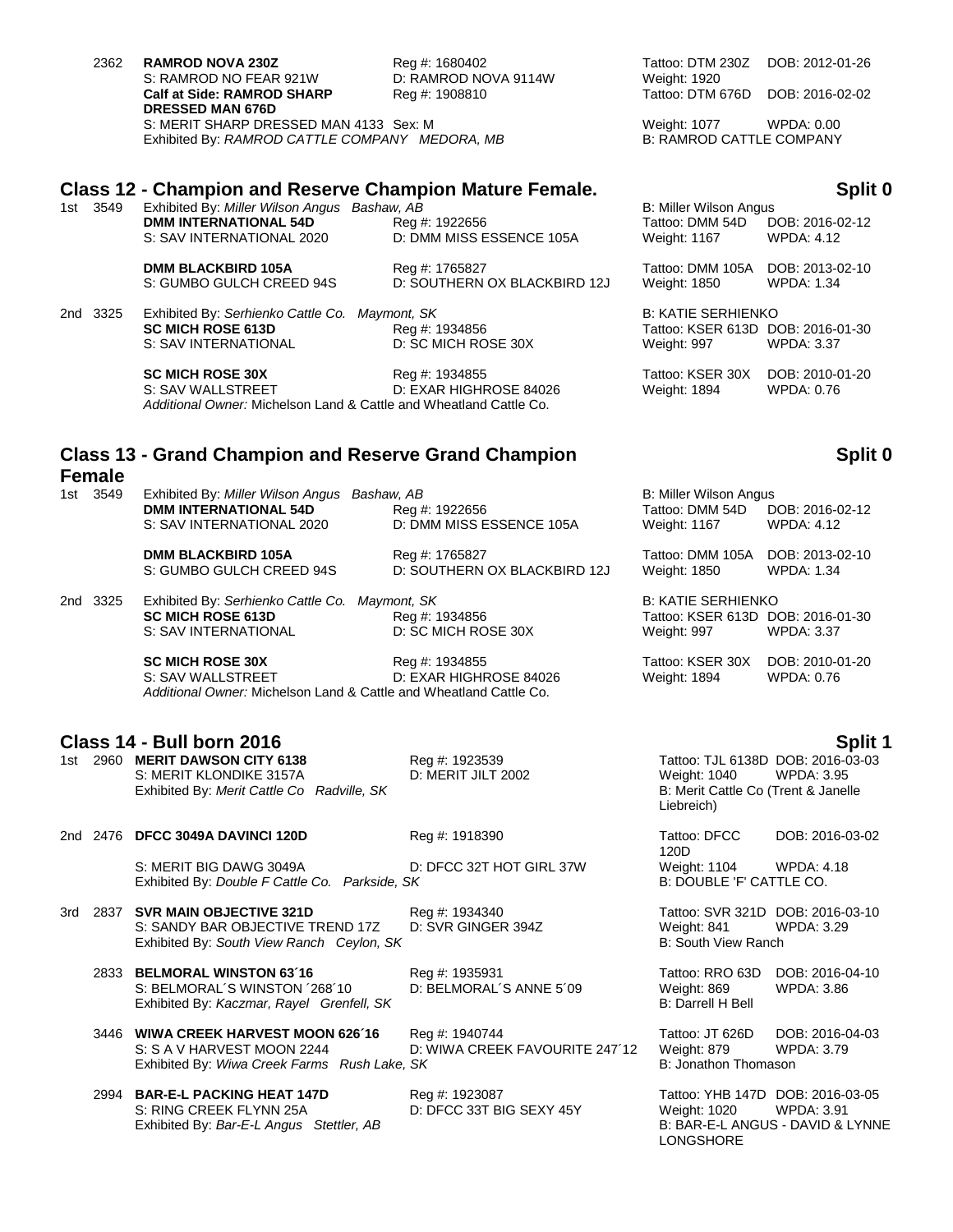- 3450 **SWAN HILLS ACTIVE DUTY 63D** Reg #: 1947252 Tattoo: SHRX 63D DOB: 2016-03-03 S: ACTIVE DUTY **DELLA OF PEAK DOT 478U** Weight: 876 WPDA: 3.33 Exhibited By: *Swan Hills Ranch* Swan Hills, MB B: Swan Hills Ranch
- 3422 **TRIPLE L FREERIDE 50D** Reg #: 1942883 Tattoo: RKT 50D DOB: 2016-03-02 S: 20/20 FREERIDE 18B D: TRIPLE L SHAKE THAT 64A Weight: 914 WPDA: 3.46 Exhibited By: Triple L Angus Viscount, SK B: TRIPLE L ANGUS
- 2579 **MLG HIGH COUNTRY 6016** Reg #: 1938846 Tattoo: MLG 16D DOB: 2016-03-02 S: BROOKING BANK NOTE 4040 D: MLG TIBBIE 11A Weight: 935 WPDA: 3.54 Exhibited By: *Glasman Farms Russell, MB* B: GLASMAN FARMS

# **Class 14 - Bull born 2016 Split 2**

1st 2987 **BAR-E-L STRONGBOW 107D** S: HF G-MAN 29B **D: BAR-E-L LADY 127Y** Weight: 1032 WPDA: 3.79<br>Exhibited By: Bar-E-L Angus Stettler, AB B: BAR-E-L ANGUS - DAVID & LYNNE Exhibited By: Bar-E-L Angus Stettler, AB

- 2nd 2093 **PM BELIEVE IT 121'16** Reg #: 1923929 Tattoo: FIRE 121D DOB: 2016-02-17<br>S: HF THUNDETBIRD 146Y D: DUFF NE 434 POLLY 0147 Weight: 910 WPDA: 3.27 D: DUFF NE 434 POLLY 0147 Exhibited By: Poplar Meadows Angus Houston, BC **B: Tanya Belsham** B: Tanya Belsham
- 3rd 2581 **MLG BALDOON 6004** Reg #: 1938840 Tattoo: MLG 4D DOB: 2016-02-19 S: BROOKING BANK NOTE 4040 D: MLG PAULINE 31B Weight: 907 WPDA: 3.29 Exhibited By: *Glasman Farms Russell, MB* B: GLASMAN FARMS

- 2964 **MERIT MENTOR 6109D** Reg #: 1923520 Tattoo: TJL 6109D DOB: 2016-02-24 S: MERIT BIG DAWG 3049A D: MERIT SOCIALITE 1122 Weight: 1003 WPDA: 3.70 Exhibited By: *Merit Cattle Co Radville, SK* B: Merit Cattle Co. (Trent & Janelle
- 3414 **SY DIESEL 111D**<br>3414 **SY DIESEL 111D** DOB: 2016-02-23<br>5. S: YOUNG DALE RADIUS 16B D: SOUTHLAND ANDREA 106Y Weight: 935 WPDA: 3.44 S: YOUNG DALE RADIUS 16B D: SOUTHLAND ANDREA 106Y Weight: 935 WPDA: 3.44<br>Exhibited By: Symens Land and Cattle Co Claresholm, AB B: Symens Land and Cattle Co Exhibited By: Symens Land and Cattle Co Claresholm, AB
- 2968 **MERIT SHIFT 6094** Reg #: 1923506 Tattoo: TJL 6094D DOB: 2016-02-21 Exhibited By: Merit Cattle Co Radville, SK

- 2734 **HLC STYLE 833D** Reg #: 1902437 Tattoo: CHD 833D DOB: 2016-02-18 S: SILVEIRAS S SIS GQ 2353 D: DOUBLE D MISS MARION 41R Weight: 966 WPDA: 3.49<br>Exhibited By: Hollinger Land & Cattle Neudorf, SK B: Hollinger Land and Cattle Exhibited By: *Hollinger Land & Cattle Neudorf, SK*
- 3458 **LONE STAR INSIGHT 11D** Reg #: 1937826 Tattoo: VB 11D DOB: 2016-02-15 S: PVF INSIGHT 0129 D: LONE STAR MISS EMULOUS 3Y Weight: 1125 WPDA: 4.02<br>Exhibited By: Lone Star Angus Sylvan Lake, AB B: Lone Star Angus Exhibited By: Lone Star Angus Sylvan Lake, AB
- 2096 **PM BREAKOUT 110'16** Reg #: 1931821 Tattoo: FIRE 110D DOB: 2016-02-15 D: SOUTHLAND GEORGINA 247U Weight: 947<br>m, BC B: Tanya Belsham Exhibited By: Poplar Meadows Angus Houston, BC

### **Class 14 - Bull born 2016 Split 3**

1st 2211 **BOSS LAKE BRILLIANCE 615**<br>1st 2211 **BOSS LAKE BRILLIANCE 6077** Reg #: 1939665 Tattoo: BOSS 615 DOB: 2016-02-07<br>19 D: HF ECHO 206Y Reght: 1019 WPDA: 3.54 S: SAV BRILLIANCE 8077 **D: HF ECHO 206Y** Weight: 1019 WPDA:<br>Exhibited By: *Boss Lake Genetics Stony Plain. AB* B: BOSS LAKE GENETICS Exhibited By: Boss Lake Genetics Stony Plain, AB

2nd 3480 **SMW KNIGHT SHADE 55D** Reg #: 1895858 Tattoo: SMW 55D DOB: 2016-02-11 D: BARDOLIA OF PEAKDOT 236Z Weight: 1160<br>B: Wagner Angus Exhibited By: Wagner Angus Moose Jaw, SK

3rd 3442 **WIWA CREEK DENSITY 94'16** Reg #: 1925223 **Tattoo: PDE 94D DOB: 2016-02-06**<br>S: THUNDER CREEK DENSITY 40Y D: WIWA CREEK BARDEL 62'11 Weight: 982 WPDA: 3.40 S: THUNDER CREEK DENSITY 40Y D: WIWA CREEK BARDEL 62'11 Weight: 982 WPDA: 3.40<br>Exhibited By: Wiwa Creek Farms Rush Lake, SK B: 1an L Gross B: 1an L Gross Exhibited By: Wiwa Creek Farms Rush Lake, SK

2616 **HALL´S JUSTIFIED ANSWER 998D** Reg #: 1938385 Tattoo: BPH 998D DOB: 2016-02-14 S: SANKEYS JUSTIFIED 101 D: SIX MILE TIBBIE 901W Weight: 1113 WPDA: 3.96<br>Exhibited By: Hall's Cattle Co. Craven, SK B: Six Mile Ranch Ltd. Exhibited By: Hall's Cattle Co. Craven, SK

2965 **MERIT CHIEF 6059** Reg #: 1934679 Tattoo: TJL 6059D DOB: 2016-02-14 S: BAR S RANGE BOSS 4002 D: MERIT PRIDE 8659 Weight: 1003 WPDA: 3.57 Exhibited By: *Merit Cattle Co Radville, SK* B: Merit Cattle Co. (Trent & Janelle

LONGSHORE

Liebreich)

D: MERIT COUNTESS 4065 Weight: 1033 WPDA: 3.77<br>B: Merit Cattle Co. (Trent & Janelle Liebreich)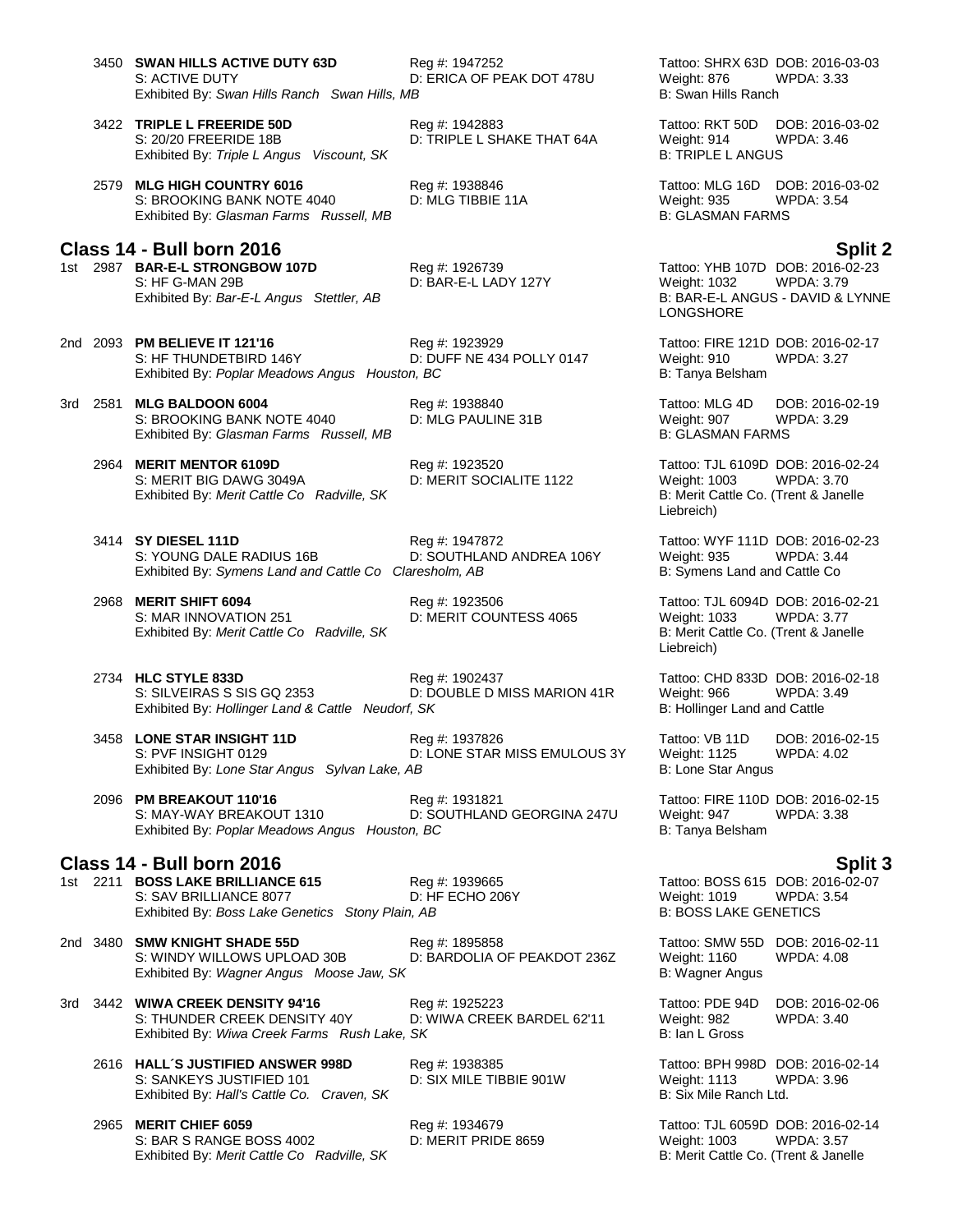2820 **DJCC DEXTER 621D**<br>2820 **DJCC DEXTER 621D** Reg #: 1942707 Tattoo: JDX 621D DOB: 2016-02-12<br>251 D: DJCC BLACKLASS 4U Weight: 992 WPDA: 3.51 S: SCC HERITAGE 92W D: DJCC BLACKLASS 4U Weight: 992 Exhibited By: *DJ Cattle Company Brookdale, MB* B: DALLAS JOHNSTON/DJ CATTLE

2969 **MERIT BIG PAPI 6048** Reg #: 1923482 Tattoo: TJL 6048D DOB: 2016-02-12 S: MERIT BIG DAWG 3049A D: MERIT EDAMS BABE 1014 Weight: 1060 WPDA: 3.75 Exhibited By: *Merit Cattle Co Radville, SK* B: Merit Cattle Co. (Trent & Janelle

2623 **BELVIN DISPUTE 6125** Reg #: 1908128 Tattoo: CGH 125D DOB: 2016-02-09 S: HF JUNCTION 18B **D: BARBARA OF RING CREEK 65Y** Weight: 1003 WPDA: 3.51<br>Exhibited By: Belvin Angus Innisfail, AB B: Colton Hamilton B: Colton Hamilton Exhibited By: Belvin Angus Innisfail, AB

- 2538 **FREYBURN FIRIN UP 48D** Reg #: 1943037 Tattoo: ZGO 48D DOB: 2016-02-08 S: FREYBURN FIRIN UP 66B B<br>
Exhibited By: Freyburn Angus Farms Oxbow, SK B: FREYBURN FARMS Exhibited By: Freyburn Angus Farms Oxbow, SK
- 2959 **MERIT OUT FRONT 6031D** Reg #: 1923474 Tattoo: TJL 6031D DOB: 2016-02-08<br>S: E A R UPFRONT B72 D: MERIT PRIDE 3014 Weight: 1067 WPDA: 3.72 Exhibited By: *Merit Cattle Co Radville, SK* B: Merit Cattle Co. (Trent & Janelle

### **Class 14 - Bull born 2016 Split 4**

1st 2872 **MITCH WHEATLAND WILEY 628D** Req #: 1945026 Tattoo: MICH 628D DOB: 2016-02-01 S: RC WILEY POST 9304B EXAR D: MICH ANNIES ANGEL 35U Weight: 1223 WPDA: 4.16 Exhibited By: *Wheatland Cattle Co. Bienfait, SK* B: MICHELSON LAND AND CATTLE

2nd 2907 **REMITALL F UNANIMOUS 155D** Reg #: 1909713 Tattoo: GR 155D DOB: 2016-02-01 S: VISION UNANIMOUS 1418 D: REMITALL F ELINE 119W Weight: 1031 WPDA: 3.51 Exhibited By: Remitall Farms Inc. Olds, AB

3rd 2625 **BELVIN DIABLO 6088** Reg #: 1908103 Reg 5 Tattoo: GDH 88D DOB: 2016-02-01<br>S: HF JUNCTION 18B D: BELVIN LADY BLOSSOM 205'12 Weight: 998 WPDA: 3.39 S: HF JUNCTION 18B **D: BELVIN LADY BLOSSOM 205'12** Weight: 998 WPDA: 5.398 WPDA: 6.399 WPDA: 5.399 WPDA: 5.399 Exhibited By: *Belvin Angus Innisfail. AB* Exhibited By: Belvin Angus Innisfail, AB

3092 **MAR MAC MONEYMAKER 65D** Reg #: 1925053 Tattoo: KOF 65D DOB: 2016-02-05 Exhibited By: Mar Mac Farms Brandon, MB

2479 **DFCC 3049A DIESEL 59D** Reg #: 1918345 Tattoo: DFCC 59D DOB: 2016-02-05 S: MERIT BIG DAWG 3049A D: CFS QUEENETTE 3T Weight: 1139 WPDA: 3.93 Exhibited By: *Double F Cattle Co. Parkside, SK* B: DOUBLE 'F' CATTLE CO.

2533 **FREYBURN GENESIS 24D** Reg #: 1917553 Tattoo: RF 24D DOB: 2016-02-04 S: MERIT GENESIS 1077 **D: FREYBURN RALLY MISSIE 61Y** Weight: 970 WPDA: 3.33<br>Exhibited By: *Freyburn Angus Farms Oxbow, SK* B: JASON R FREY Exhibited By: Freyburn Angus Farms Oxbow, SK

3418 **SY DYNAMITE 114D** Req #: 1937864 Tattoo: WYF 114D DOB: 2016-02-04 S: YOUNG DALE RADIUS 16B **DEXELS DE DE DELSON'S BLACK CAT Z201** Weight: 1037 WPDA: 3.56 Exhibited By: Symens Land and Cattle Co Claresholm, AB B: Symens Land and Cattle Co

2737 **HLC NO LIMITS 790D** Reg #: 1902421 Tattoo: CHD 790D DOB: 2016-02-04 S: MICH MOB BOSS 1425 D: J.D. BARBARA 226Z Weight: 1113 WPDA: 3.82 Exhibited By: *Hollinger Land & Cattle Neudorf, SK* B: *Hollinger Land and Cattle Publicatle 3* 

2962 **MERIT SKY FIRE 6010D** Reg #: 1934693 Tattoo: TJL 6010D DOB: 2016-02-02 S: BAR S RANGE BOSS 4002 D: MERIT SOCIALITE 4154 Weight: 1001 WPDA: 3.42 Exhibited By: *Merit Cattle Co Radville, SK* B: Merit Cattle Co. (Trent & Janelle

2448 **ELLDEM 2353 CHEAP THRILLS 704D** Reg #: 1936540 Tattoo: TWOB

2842 **KEYS DOUBLE VISION 153D** Reg #: 1895487 Tattoo: KEYS 153DDOB: 2016-02-01 D: KEYS EUGENIE ERICA 53A Exhibited By: 4K Angus Earl Grey, SK B: 4K ANGUS

704D<br>Weight: 940 DOB: 2016-02-01 S: SILVEIRAS S SIS GQ 2353 D: JUSTAMERE 0562 BLACKBIRD 337Z Weight: 940 WPDA: 3.20<br>Exhibited By: Eldem Cattle Investments Humboldt. SK B: ELLDEM CATTLE Exhibited By: Elldem Cattle Investments Humboldt, SK

Liebreich)

COMPANY

Liebreich)

Liebreich)

D: MAR MAC TIGER LILY 25Y Weight: 1043<br>B: Mar Mac Farms

Liebreich)

D: MERIT PRIDE 3014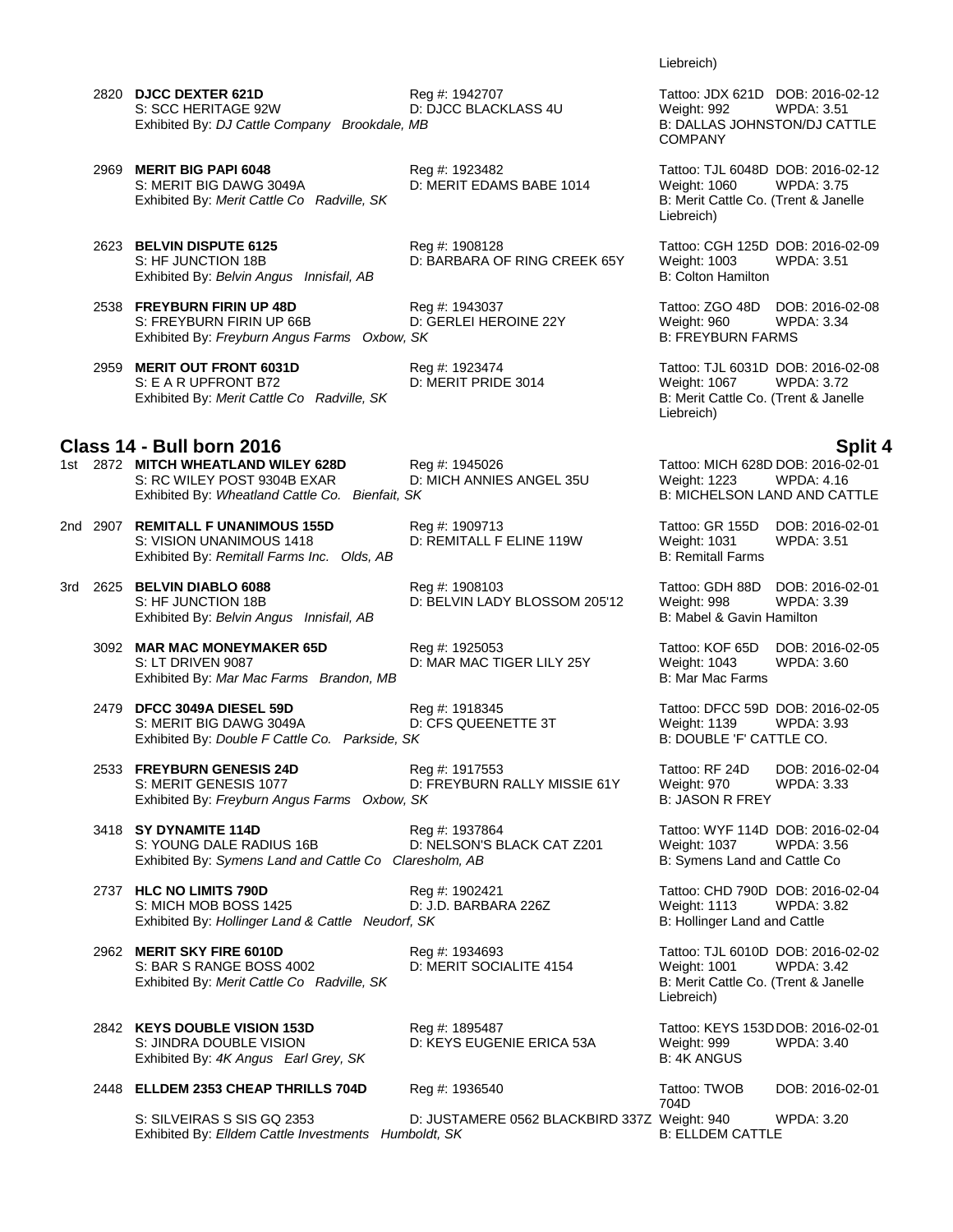# **Class 14 - Bull born 2016 Split 5**

S: SCC BANDO 51A D: SCC TIBBIE 92X Weight: 1155 WPDA: 3.82 Exhibited By: *Stewart Cattle Co. Russell, MB* B: Stewart Cattle Co. **B: Stewart Cattle Co.** 

2nd 2040 **JAYMARANDY HARD EVIDENCE 626D** Reg #: 1940698 Tattoo: JLMA 626D DOB: 2016-01-31 Exhibited By: Jaymarandy Livestock Beausejour, MB

- 3rd 2900 **REMITALL F DUTY 136D** Reg #: 1909696 Tattoo: GR 136D DOB: 2016-01-30 S: RB TOUR OF DUTY **DEXITALL F KARAMA 60Y** Weight: 1095 WPDA: 3.70<br>Exhibited By: *Remitall Farms Inc.* Olds. AB B: Remitall Farms B: Remitall Farms Exhibited By: Remitall Farms Inc. Olds, AB
	- 3288 **R DOUBLE C DAKOTA 24'16** Reg #: 1920926 **Tattoo: SJR 24D** DOB: 2016-01-30<br>S: RB TOUR OF DUTY 177 D: EASTONDALE ANNIE K 17'10 Weight: 862 WPDA: 2.91 Exhibited By: *Redekop Cattle Company Sheho, SK*
	- 2086 **PM FIRE AWAY 4'16** Reg #: 1911682 Tattoo: FIRE 4D DOB: 2016-01-29 D: MWC BLACK BEAUTY 19Y Exhibited By: *Poplar Meadows Angus Houston, BC* B: Tanya Belsham B: Tanya Belsham
	- 3459 **LONE STAR DIRECT DEPOSIT 3D** Reg #: 1937822 Tattoo: VB 3D DOB: 2016-01-27 S: WILL ROLE MODEL **DIGET ARE STAR GAINES LADY 32U** Weight: 1258 WPDA: 4.21 Exhibited By: *Lone Star Angus Sylvan Lake, AB* B: Lone Star Angus
	- 3290 **R DOUBLE C DIESEL 15'16** Reg #: 1920924 Tattoo: SJR 15D DOB: 2016-01-25 S: SAV RESOURCE 1441 D: PRIMROSE OF SANDEAN 10X Weight: 949 WPDA: 3.15 Exhibited By: *Redekop Cattle Company Sheho, SK* B: Stuart Redekop
	- 2253 **BAR B SHOCKER 2D** Reg #: 1906658 Tattoo: JBR 2D DOB: 2016-01-24 S: BAR B INTENSITY 27B D: BAR B BEAU BELLE 15B Weight: 1155 WPDA: 3.82<br>Exhibited By: *Bryces Bar B Ranch Ltd Arcola, SK* B: Bryces Bar B Ranch Exhibited By: *Bryces Bar B Ranch Ltd Arcola, SK*

- **Class 14 - Bull born 2016 Split 6** 1st 3390 **SCC BANDO 10D** Reg #: 1899492 **Tattoo: BDS 10D DOB: 2016-0**<br>S: SCC BANDO 51A D: SCC LADY BLOSSOM 25A Weight: 1132 WPDA: 3.72 D: SCC LADY BLOSSOM 25A Weight: 1132 Weight: 1132 Weight: 1132 WEDA: 3.722 WEDA: 3.722 WEDA: 3.7222 WEDA: 3.72 Exhibited By: Stewart Cattle Co. Russell, MB
- 2nd 2726 **BAR-H MONEY MADE 1D** Reg #: 1909514 Reg #: 1909514 Tattoo: BARH 1D DOB: 2016-01-23<br>S: KR CASH CI 4602 **D: BAR-H 1145 TIBBIE 105B** Weight: 1103 WPDA: 3.64 S: KR CASH CI 4602 D: BAR-H 1145 TIBBIE 105B Exhibited By: *Bar-H Land & Cattle Co. Langenburg, SK* B: Bar-H Land & Cattle B: Bar-H Land & Cattle
- 3rd 2730 **HLC INTERNATIONAL 751D** Reg #: 1916435 Tattoo: CHD 751D DOB: 2016-01-21 S: SAV INTERNATIONAL 2020 D: CSI MISS QUALITY 09B Weight: 1104 WPDA: 3.62 Exhibited By: *Hollinger Land & Cattle Neudorf, SK* B: *Hollinger Land and Cattle Publicatle 3* 
	- 2144 **TSN HARVESTOR 106D** Reg #: 1942372 Tattoo: TSN 106D DOB: 2016-01-23 S: SAV HARVESTOR 0338 COMBLES LADY 2197 COMBLES UNITS AND MEXALLES UNITS AT A WARD WARSTON ON A SAFE Exhibited By: TSN Livestock Brandon, MB B: TSN Livestock Brandon, MB B: TSN Livestock

2693 **OAV CREED 8D** Reg #: 1894448 Tattoo: OAV 8D DOB: 2016-01-22

- S: GUMBO GULCH CREED 94S D: DMM BLACKCAP ESSENCE 46U Weight: 1087 WPDA: 3.58 Exhibited By: *Lakeland College Student Managed Farm Vermilion, AB* B: Miller Wilson Angus
- 2818 **DJCC DAKOTA 605D** Reg #: 1942705 Tattoo: JDX 605D DOB: 2016-01-21 S: YOUNG DALE XCALIBER 32X D: DJCC QUEEN 37W Weight: 1086 WPDA: 3.56<br>
Exhibited By: DJ Cattle Company Brookdale, MB B: DALLAS JOHNSTON/DJ CATTLE Exhibited By: *DJ Cattle Company Brookdale, MB*
- 2542 **NORTHERN VIEW COMPASS 108D** Reg #: 1901475 Tattoo: FTA 108D DOB: 2016-01-19 Exhibited By: *Northern View Angus Neudorf, SK*

# **Class 14 - Bull born 2016 Split 7**

1st 2909 **REMITALL F DECISIVE 35D** Reg #: 1915508 Tattoo: GR 35D S: SAV PIONEER 7301 D: REMITALL F ELLEGRA 115B Weight: 1238 WPDA: 3.98 Exhibited By: *Remitall Farms Inc. Olds, AB* B: Remitall Farms **B: Remitall Farms** 

Reg #: 1899495 Tattoo: BDS 17D DOB: 2016-01-24

D: EXAR BLACKBIRD 0698 Weight: 1105 WPDA: 3.756 WPDA: 3.756 WPDA: 3.756 WPDA: 3.756 WPDA: 3.756 WPDA: 3.756 WPD **SERVICES** 

D: EASTONDALE ANNIE K 17´10 Weight: 862<br>10. SK B: Stuart Redekop

COMPANY

D: NORTHERN VIEW ATALANTA 88X Weight: 1147 WPDA: 3.74<br>SK B: Northern View Angus-Troy and Amy Frick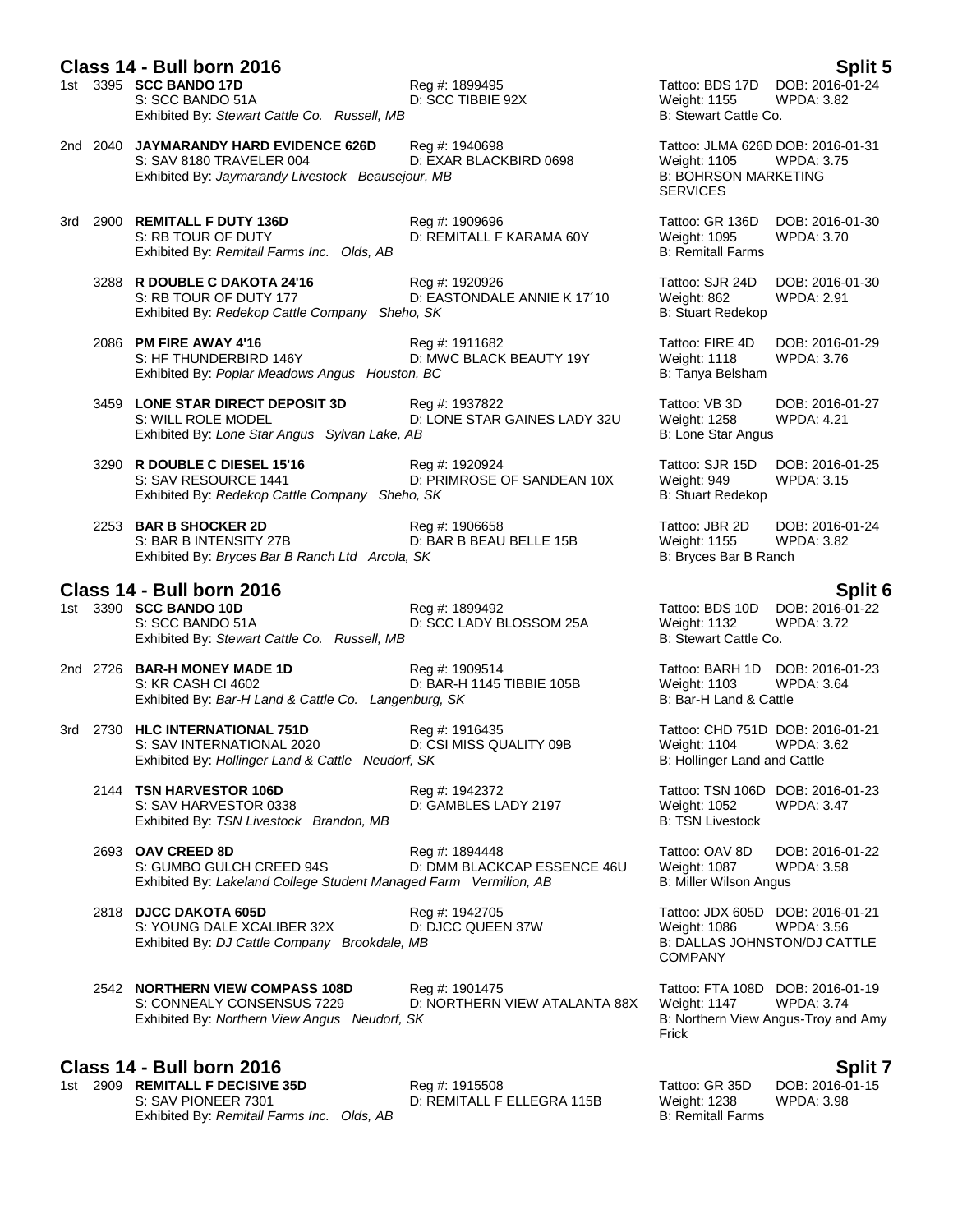- 2nd 2545 **NORTHERN VIEW GRAND SLAM 107D** Reg #: 1901474 Tattoo: FTA 107D DOB: 2016-01-18<br>S: VISIONS UNANIMOUS 1418 D: NORTHERN VIEW PRINCESS 103A Weight: 1112 WPDA: 3.61 Exhibited By: *Northern View Angus Neudorf, SK* B: Northern View Angus-Troy and Amy
- 3rd 2630 **HF HOT LOTTO 54D** Reg #: 1908383 Tattoo: HAMI 54D DOB: 2016-01-15 S: BSF HOT LOTTO 1401 D: HF ERICA 20X Weight: 1100 WPDA: 3.54 Exhibited By: *Hamilton Farms Cochrane, AB* B: Hamilton Farms Cochrane, AB
	- 2632 **HF STATURE 87D** Reg #: 1908399 Tattoo: JHF 87D DOB: 2016-01-18 S: KR STATUS 4267 D: HF MAYFLOWER 17X Weight: 1220 WPDA: 3.96 Exhibited By: *Hamilton Farms Cochrane, AB* B: Joel Hamilton B: Joel Hamilton

- 2698 **OAV GAMECHANGER 3D ET** Reg #: 1894982 Tattoo: OAV 3D DOB: 2016-01-17 D: CARRUTHERS MAYFLOWER 43N Weight: 993 WI<br>
ged Farm Vermilion, AB B: Blairs.Ag Cattle Co. Exhibited By: *Lakeland College Student Managed Farm Vermilion, AB*
- 2620 **BELVIN DIVIDEND 6031** Reg #: 1908054 Tattoo: GDH 31D DOB: 2016-01-16 S: KR CASH 4003 D: BELVIN GEORGINA 18'10 Weight: 1051 WPDA: 3.39 Exhibited By: *Belvin Angus Innisfail, AB* B: Mabel & Gavin Hamilton B: Mabel & Gavin Hamilton *Additional Owner:* Coul Angus
	-
	- S: CONNEALY THUNDER **D: KEYS BLACK LUCY 45B** Weight: 1094 WPDA: 3.51<br>
	Exhibited By: 4K Angus Earl Grey, SK B: 4K ANGUS Exhibited By: 4K Angus Earl Grey, SK

2729 **HLC VENOM 744D** Reg #: 1921103 Tattoo: CHD 744D DOB: 2016-01-14<br>S: SANKEYS JUSTIFIED 101 D: DOUBLE D MISS MARION 20R Weight: 1180 WPDA: 3.78 D: DOUBLE D MISS MARION 20R Weight: 1180 WPDA: 3.5<br>F. SK B: Hollinger Land and Cattle Exhibited By: *Hollinger Land & Cattle Neudorf, SK* 

### **Class 14 - Bull born 2016 Split 8**

1st 2512 **JUSTAMERE 40 M.A.G.A. 105D** Reg #: 1930939 Tattoo: AFA 105D DOB: 2016-01-01 D: EXAR MISS BARBARA 1075 Weight: 1196 WPD<br>SK B: JUSTAMERE FARMS Exhibited By: Justamere Farms Lloydminster, SK

- 2nd 3255 **TOWN N COUNTRY BOSTON 10D** Reg #: 1928369 **Tattoo: HEP 10D DOB: 2016-01-13**<br>S: SOOLINE MOTIVE 9016 D: TOWN N COUNTRY LADY 10T Weight: 1108 WPDA: 3.54 D: TOWN N COUNTRY LADY 10T Weight: 1108<br>da, SK B: Kuno Freitag Exhibited By: Freitag-Perrot Cattle Co. Alameda, SK
- 3rd 2633 **HF HORIZON 34D** Reg #: 1908368 Tattoo: HAMI 34D DOB: 2016-01-13<br>S: MUSGRAVE BIG SKY D: HF MISS LUCY 202W Weight: 1114 WPDA: 3.56 S: MUSGRAVE BIG SKY D: HF MISS LUCY 202W Weight: 1114 WPDA: 3.56 Exhibited By: *Hamilton Farms Cochrane, AB* B: Hamilton Farms **B: Hamilton Farms** Cochrane, AB
	- 3595 **ENVIEW THUNDER STRUCK 1D** Reg #: 1936678 Tattoo: ENV 1D DOB: 2016-01-13 S: CONNEALY THUNDER D: ENVIEW EVER ENTENSE 44A Weight: 956 WPDA: 3.05 Exhibited By: *EnView Cattle Company Regina, SK* B: EnView Cattle Company Regina, SK
	- 2539 **NORTHERN VIEW GRAND SLAM 95D** Reg #: 1901462 Tattoo: FTA 95D DOB: 2016-01-11 S: VISION UNANIMOUS 1418 D: NORTHERN VIEW TIBBIE 72Y Weight: 1192 V<br>Exhibited By: Northern View Angus Neudorf, SK B: Troy & Amy Frick Exhibited By: Northern View Angus Neudorf, SK

3344 **J SQUARE S RESOURCE 610D** Reg #: 1897006 Tattoo: SIES 610D DOB: 2016-01-06 S: SAV RESOURCE 1441 D: NORTHERN VIEW RUTH 82Z Weight: 1152 WPDA: 3.60 Exhibited By: *J Square S Angus Grayson, SK* 

3315 **SCHWAN REVIVAL 606D** Reg #: 1916958 **Tattoo: TCA 606D DOB: 2016-01-04** Reg #: 1916958 Tattoo: TCA 606D DOB: 2016-01-04<br>S: SAV REVIVAL 4384 D: SOO LINE ERICA 2078 Weight: 1086 WPDA: 3.37 S: SAV REVIVAL 4384 D: SOO LINE ERICA 2078 Weight: 1086 WPDA: 3.37 Exhibited By: *Schwan Angus Ranch Swift Current, SK* B: Jeff & Brenda Schwan

3346 **J SQUARE S MOTIVE 600D** Reg #: 1916701 Reg **Reg 10 CONSENSES 600D DOB: 2016-01-01** S: SOO LINE MOTIVE 9016 **DE BROOKMORE ENCHANTRESS 229S Weight: 1028** WPDA: 3.16 Exhibited By: *J Square S Angus Grayson, SK* B: JORDAN SIES

## **Class 15 - Junior Division Calf Champion and Reserve Calf Champion Bull**

1st 2960 **MERIT DAWSON CITY 6138** Reg #: 1923539 Tattoo: TJL 6138D DOB: 2016-03-03 S: MERIT KLONDIKE 3157A D: MERIT JILT 2002 Weight: 1040 WPDA: 3.95 Exhibited By: *Merit Cattle Co Radville, SK* B: Merit Cattle Co (Trent & Janelle

D: NORTHERN VIEW PRINCESS 103A Weight: 1112 Frick

2844 **KEYS THUNDER 245D** Reg #: 1895490 Tattoo: KEYS 245DDOB: 2016-01-14

**Split 0**

Liebreich)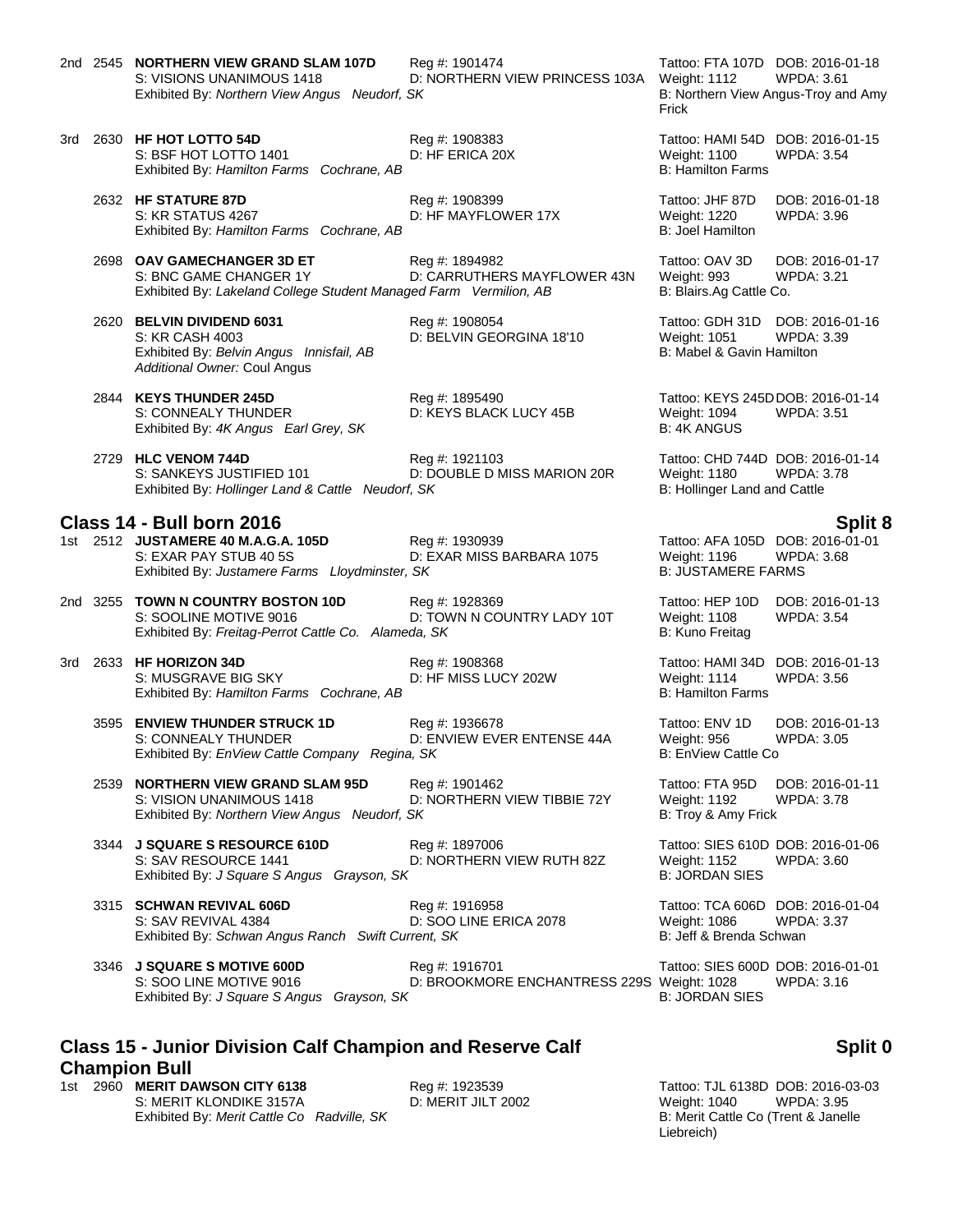S: MERIT BIG DAWG 3049A D: DFCC 32T HOT GIRL 37W Weight: 1104 WPDA: 4.18<br>Exhibited By: Double F Cattle Co. Parkside. SK B: DOUBLE 'F' CATTLE CO. Exhibited By: *Double F Cattle Co. Parkside, SK* 

## **Class 16 - Intermediate Division Calf Champion and Reserve Calf Champion Bull**

1st 2211 **BOSS LAKE BRILLIANCE 615**<br>1st 2211 **BOSS LAKE BRILLIANCE 615**<br>1. D: HF ECHO 206Y DEREGEND Weight: 1019 WPDA: 3.54 S: SAV BRILLIANCE 8077 D: HF ECHO 206Y Weight: 1019 WPDA:<br>Exhibited By: Boss Lake Genetics Stony Plain, AB B: BOSS LAKE GENETICS Exhibited By: *Boss Lake Genetics Stony Plain, AB* 

2nd 2987 **BAR-E-L STRONGBOW 107D** Reg #: 1926739 Tattoo: YHB 107D DOB: 2016-02-23 S: HF G-MAN 29B **D: BAR-E-L LADY 127Y** Weight: 1032 WPDA: 3.79<br>Exhibited By: *Bar-E-L Angus Stettler, AB* B: BAR-E-L ANGUS - DAVID & LYNNE Exhibited By: Bar-E-L Angus Stettler, AB

# **Class 17 - Senior Division Calf Champion and Reserve Calf Champion Bull**

| 1st. | 2909 REMITALL F DECISIVE 35D               |  |
|------|--------------------------------------------|--|
|      | S: SAV PIONEER 7301                        |  |
|      | Exhibited By: Remitall Farms Inc. Olds, AB |  |

2nd 3390 **SCC BANDO 10D**<br>22. S: SCC BANDO 51A **Reg #: 1899492** Tattoo: BDS 10D DOB: 2016-01-22<br>21. D: SCC LADY BLOSSOM 25A Weight: 1132 WPDA: 3.72 S: SCC BANDO 51A **D: SCC LADY BLOSSOM 25A** Weight: 1132 W<br>Exhibited By: Stewart Cattle Co. Russell. MB D: 3.72.722.722.72.72.72.72.72.72.8.72 Exhibited By: Stewart Cattle Co. Russell, MB

# **Class 18 - Bull, born Jan 1 - Jun 30, 2015 Split 1**

1st 2515 **JUSTAMERE SOUTH DAKOTA 833C** Reg #: 1869497 Tattoo: AFA 833C DOB: 2015-02-04 S: MOHNEN SOUTH DAKOTA 402 D: JUSTAMERE 9733 ROSEBUD 224Y Weight: 2196 WPDA: 3.35 Exhibited By: Justamere Farms Lloydminster, SK B: JUSTAMERE FARMS *Additional Owner:* STILL MEADOW FARM KEN AYRE & FAMILY *Additional Owner:* 8C'S CATTLE CO

### 2nd 2903 **REMITALL F CAVALRY 180C** Reg #: 1849448 Tattoo: GR 180C DOB: 2015-02-15 S: SAV RESOURCE 1441 D: LLB NELLIE PRIDE 229U Weight: 2046 WPDA: 3.17 Exhibited By: *Remitall Farms Inc. Olds, AB* B: Remitall Farms **B: Remitall Farms** *Additional Owner:* Remitall Farms *Additional Owner:* Otter Creek Farms *Additional Owner:* Southview Farms

3rd 2957 **MERIT VALOR 5032** Reg #: 1863978 Tattoo: TJL 5032C DOB: 2015-02-08 S: R B TOUR OF DUTY 177 D: MERIT BEAUTY 3110 Weight: 2125 WPDA: 3.26<br>
Exhibited By: Merit Cattle Co Radville, SK B: Merit Cattle Co. (Trent & Janelle Exhibited By: Merit Cattle Co Radville, SK

2627 **JNJ POKERFACE 10C** Reg #: 1885293 Tattoo: JNJ 10C DOB: 2015-04-01 S: BELVIN AIRWOLF 4'13 D: HAPPYVALE T NEONIA 19S Weight: 1736 WPDA: 2.89 Exhibited By: *Belvin Angus Innisfail, AB* B: Jason & Jenny Bedwell

2205 **BOSS NEW EDITION 538** Reg #: 1939667 **Reg 10 Tattoo: IMP 538C DOB: 2015-03-01** Reg #: 1939667 **Tattoo: IMP 538C DOB: 2015-03-01** D: BOSS MISS PROWLER 239 Weight: 1914 WPDA: 3.03 S: DUFF NEW EDITION 6108 D: BOSS MISS PROWLER 239 Weight: 1914 Exhibited By: *Boss Lake Genetics Stony Plain, AB* B: BOSS LAKE GENETICS

3168 **NYK MACGYVER 5C** Reg #: 1835106 Tattoo: NYK 5C DOB: 2015-02-04<br>S: S A V RESOURCE 1441 D: SOO LINE GEORGINA 1101 Weight: 1978 WPDA: 3.02 S: S A V RESOURCE 1441 D: SOO LINE GEORGINA 1101 Weight: 1978 Exhibited By: *NYK Cattle Company Douglas, MB* B: N7 Cattle Company Douglas, MB

## **Class 18 - Bull, born Jan 1 - Jun 30, 2015 Split 2**

S: S A V HARVESTOR 0338 **D: EXAR BLACKBIRD 5877** Weight: 2156 WPDA: 3.25 UNITED BY: Enright Farms Renfrew, ON Exhibited By: Enright Farms Renfrew, ON *Additional Owner:* CAVANHILL FARMS

2nd 3137 **BROOKING SILVER LINING 5012** Reg #: 1870323 Tattoo: JSTN 12C DOB: 2015-01-24 S: S A V INTERNATIONAL 2020 D: SOO LINE LADY 8058 Weight: 2329 WPDA: 3.49 Exhibited By: *Brooking Angus Ranch Radville, SK* B: BROOKING ANGUS RANCH *Additional Owner:* Sunrise Angus & CSI Angus

120D<br>Weight: 1104 DOB: 2016-03-02

# **Split 0**

LONGSHORE

# **Split 0**

Reg #: 1915508 Tattoo: GR 35D DOB: 2016-01-15 D: REMITALL F ELLEGRA 115B Weight: 1238 WPDA: 3.98 **B: Remitall Farms** 

Liebreich)

1st 2458 **EF TITAN 545** Reg #: 1893229 Tattoo: ESE 45C DOB: 2015-01-27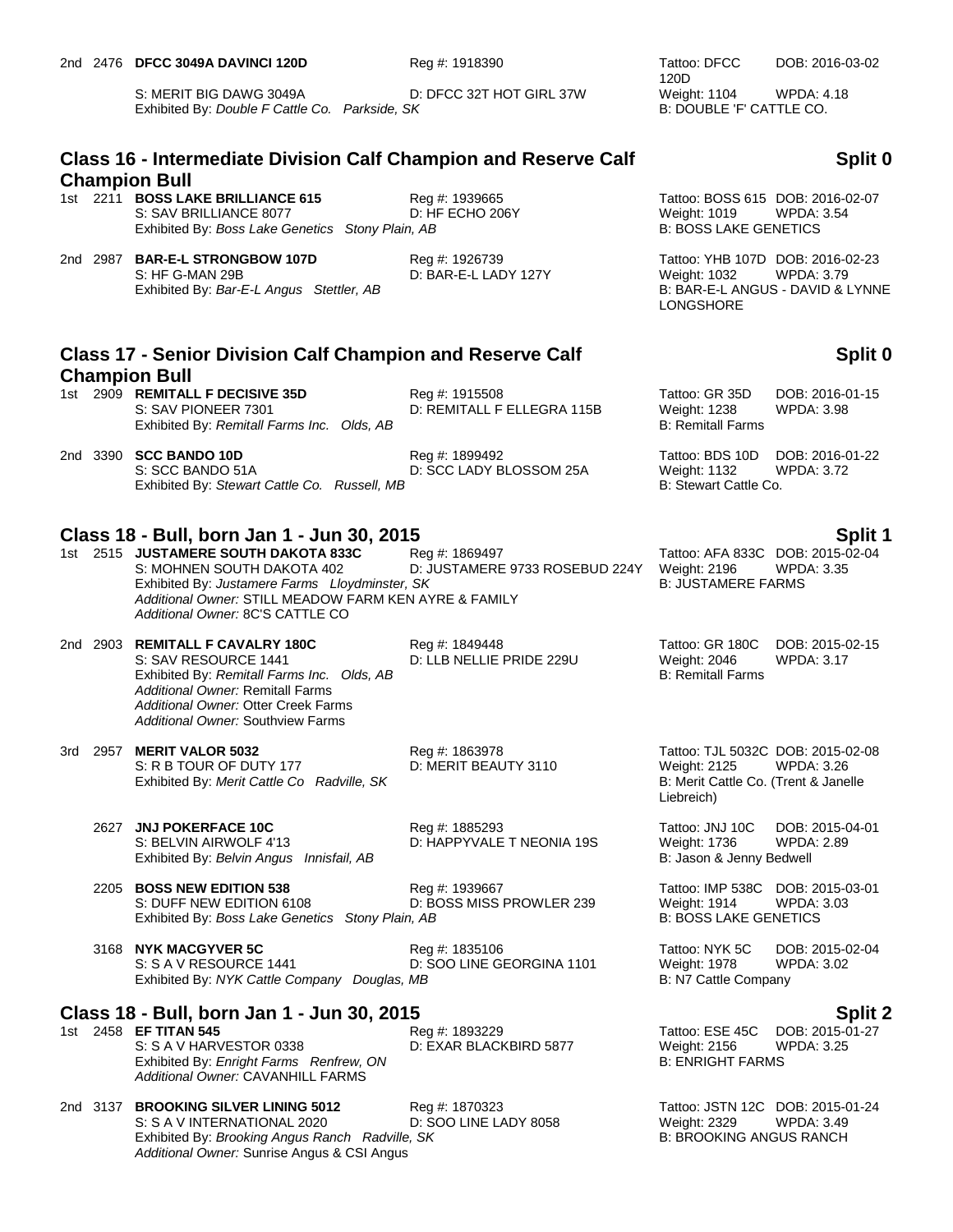- 3rd 2257 **ADA CHALLENGER 119C** Reg #: 1872913 Tattoo: ADA 119C DOB: 2015-01-19 Exhibited By: Gold-Bar Livestock Caronport, SK
	- 3530 **WILBAR BARRACUDA 716C** Reg #: 1868769 Tattoo: WJD 716C DOB: 2015-01-29 S: PLEASANT VALLEY LUTE 1207 D: WILBAR ERICA 73W Weight: 1994 WPDA: 3.01 Exhibited By: *Wilbar Cattle Co. Dundurn, SK* B: WILBAR CATTLE CO.
	- 2478 **DFCC 36Z CAPITAL 15C** Reg #: 1847837 Tattoo: DFCC 15C DOB: 2015-01-25 S: HF BINGHAMTON 36Z D: BELVIN BARONESS 108<sup>'09</sup> Weight: 1898 WPDA: 2.85 Exhibited By: *Double F Cattle Co. Parkside, SK* B: DOUBLE <sup>'F'</sup> CATTLE CO. *Additional Owner:* LIIT WILLOW CREEK-
	- 3318 **SCHWAN FIRST CUT 516C** Reg #: 1847800 Reg **Example 2053** Tattoo: TYS 516C DOB: 2015-01-16<br>S: SAV HARVESTOR 0338 D: SOO LINE K PRIDE 2053 Weight: 2120 WPDA: 3.14 D: SOO LINE K PRIDE 2053 Weight: 2120<br>
	rrent, SK B: Ty Schwan Exhibited By: *Schwan Angus Ranch Swift Current, SK*
	- 2530 **FREYBURN GENESIS 50C** Reg #: 1854536 Tattoo: RF 50C DOB: 2015-01-15 S: MERIT GENESIS 1077 D: FREYBURN RUBY 29X Weight: 1923 WPDA: 2.84 Exhibited By: *Freyburn Angus Farms Oxbow, SK* B: JASON R FREY *Additional Owner:* BRIAN TYSON
	- 2371 **HARVEST ADMIRAL 8C** Reg #: 1842604 Tattoo: HARV 8C DOB: 2015-01-01 S: OCC DOCTOR 940D D: PRIME TIMES 393N PRIDE 964 Weight: 1893 WPDA: 2.74<br>Exhibited By: Harvest Angus Prince George, BC B: HARVEST ANGUS Exhibited By: *Harvest Angus Prince George, BC Additional Owner:* LAZY B LIVESTOCK

### **Class 19 - Bull, born Jul 1 - Dec 31, 2015**

### **Class 20 - Junior Champion and Reserve Junior Champion Bull Split 0**

1st 2458 **EF TITAN 545** Reg #: 1893229 Tattoo: ESE 45C DOB: 2015-01-27 S: S A V HARVESTOR 0338 D: EXAR BLACKBIRD 5877 Weight: 2156 WPDA: 3.25 Exhibited By: *Enright Farms Renfrew, ON* B: ENRIGHT FARMS *Additional Owner:* CAVANHILL FARMS

2nd 3137 **BROOKING SILVER LINING 5012** Reg #: 1870323 Tattoo: JSTN 12C DOB: 2015-01-24 S: S A V INTERNATIONAL 2020 Exhibited By: *Brooking Angus Ranch Radville, SK* B: BROOKING ANGUS RANCH *Additional Owner:* Sunrise Angus & CSI Angus

### **Class 21 - Bull born 2014 Split 1**

1st 2899 **REMITALL F BOYCOTT 71B** Reg #: 1791291 Reg 2014-01-27<br>S: REMITALL F PROSPECTOR 110Z D: BAR HEART LADY BATE 252Z Weight: 2379 WPDA: 2.31 D: BAR HEART LADY BATE 252Z Weight: 2379<br>B: Remitall Farms Exhibited By: Remitall Farms Inc. Olds, AB *Additional Owner:* Remitall Farms & Wiwa Creek Angus

2nd 3462 **MAF FIRST IMPRESSION 4420** Reg #: 1936782 Tattoo: 4420 DOB: 2014-04-16 S: DAMERON FIRST IMPRESSION D: MAF MISS JETSTREAM Weight: 2709 Exhibited By: *MJT Cattle Co Edgerton, AB* B: Mogcks Angus Farm *Additional Owner:* Miller Wilson Angus

3rd 3581 **YOUNG DALE HIGH DEFINITION 185B** Reg #: 1791785 Tattoo: YDF 185B DOB: 2014-05-05 S: PF HOOVER DAM 041 D: BLACK HAMCO COUNTESS 417T Weight: 2442 WPDA: 2.62 Exhibited By: *Young Dale Angus Carievale, SK* B: R Barry Young & Marj Young B: R Barry Young & Marj Young

2251 **BAR B INTENSITY 27B** Reg #: 1807875 Tattoo: JBR 27B DOB: 2014-02-20 S: SOUTHLAND THRILLER 83X D: BAR B PRIDE 21T Weight: 2762 WPDA: 2.75 Exhibited By: *Bryces Bar B Ranch Ltd Arcola, SK* B: Bryces Bar B Ranch

3527 **WILBAR CONTENDER 531B** Reg #: 1815871 Tattoo: WJD 531B DOB: 2014-02-15<br>S: BAR EL UNFORGIVEN 102U D: WILBAR JENNIFER 215X Weight: 2443 WPDA: 2.42 S: BAR EL UNFORGIVEN 102U D: WILBAR JENNIFER 215X Weight: 2443 WPD<br>Exhibited By: Wilbar Cattle Co. Dundurn, SK B: 2.423 B: WILBAR CATTLE CO Exhibited By: Wilbar Cattle Co. Dundurn, SK

2475 **DFCC 71X HOLTZ 70B** Reg #: 1788436 Tattoo: DFCC 70B DOB: 2014-02-05 S: DURALTA 4T TURBO 71X D: CFS QUEENETTE 3T Weight: 2482 WPDA: 2.43 Exhibited By: *Double F Cattle Co. Parkside, SK* B: DOUBLE <sup>T</sup> CATTLE CO. *Additional Owner:* LITTLE WILLOW CREEK (HARLAND FAMILY), FRENCHMAN BUTTE, SK

D: ADA UNFORGETABLE GIRL 1H'08 Weight: 1934 WPDA: 2.88<br>SK B: Allison Nesbitt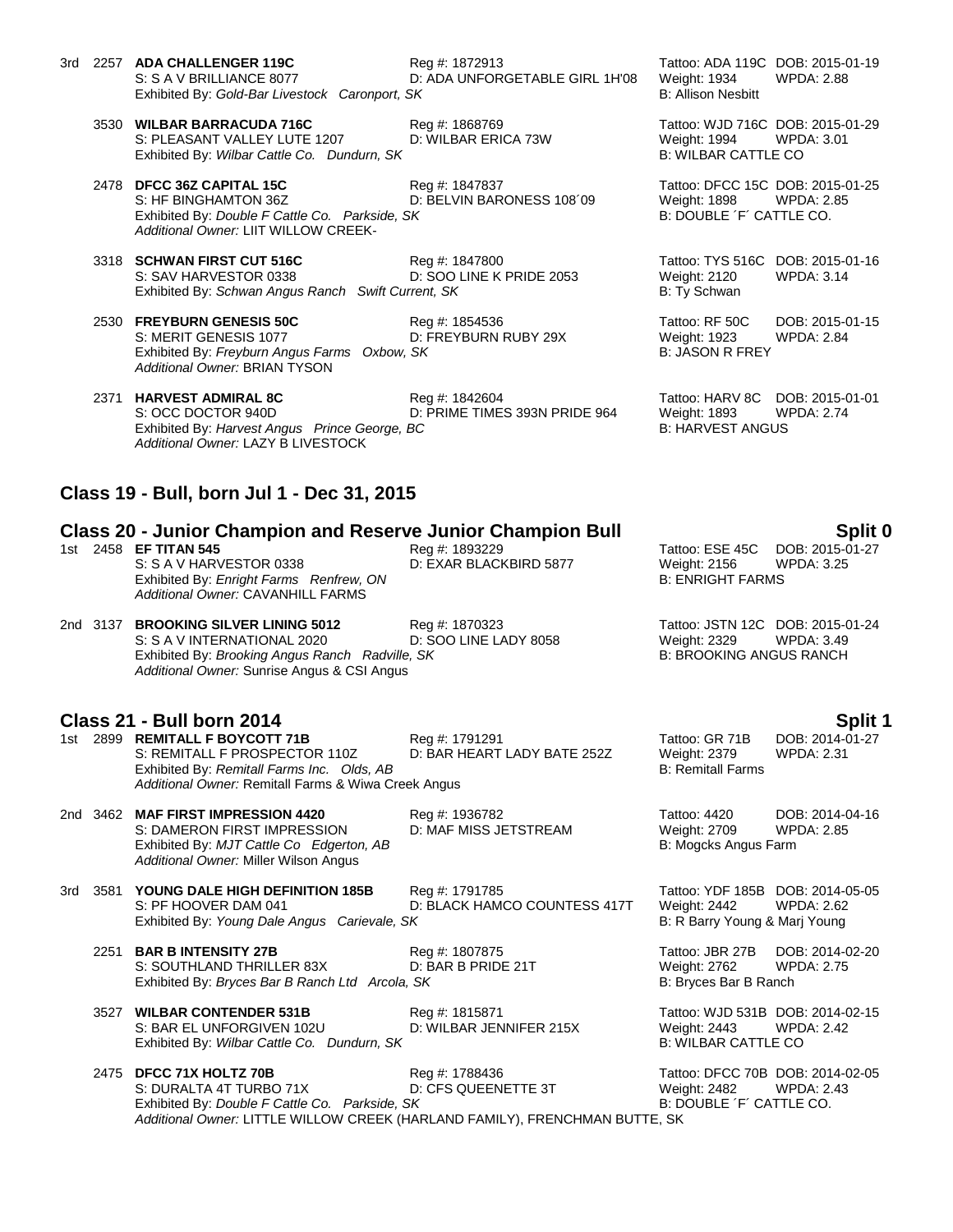| 2359 GF RAISING STANDARDS 79B                  | Reg #: 1782466       |
|------------------------------------------------|----------------------|
| S: PVF WINDFALL SCC 9005                       | D: EARLEY JAMOCA 79X |
| Exhibited By: RAMROD CATTLE COMPANY MEDORA, MB |                      |

Tattoo: GFA 79B DOB: 2014-01-20<br>Weight: 2508 WPDA: 2.42 Weight: 2508 **B: BRAD GILCHRIST** 

# **Class 22 - Senior Champion and Reserve Senior Champion Bull Split 0**

1st 2899 **REMITALL F BOYCOTT 71B** Reg #: 1791291 Reg **ALCOBED REMITALL F BOYCOTT 71B** S: REMITALL F PROSPECTOR 110Z D: BAR HEART LADY BATE 252Z Weight: 2379 WPDA: 2.31 Exhibited By: *Remitall Farms Inc. Olds, AB* B: Remitall Farms **B: Remitall Farms** *Additional Owner:* Remitall Farms & Wiwa Creek Angus

# 2nd 3462 **MAF FIRST IMPRESSION 4420** Reg #: 1936782 Tattoo: 4420 DOB: 2014-04-16

S: DAMERON FIRST IMPRESSION D: MAF MISS JETSTREAM Weight: 2709 WP<br>Exhibited By: MJT Cattle Co Edgerton, AB B: 2.855 B: 2.855 Mogcks Angus Farm Exhibited By: MJT Cattle Co Edgerton, AB *Additional Owner:* Miller Wilson Angus

# **Class 23 - Grand Champion and Reserve Grand Champion Bull Split 0**

1st 2458 **EF TITAN 545 Reg #: 1893229 Tattoo: ESE 45C DOB: 2015-01-28** Reg #: 1893229 Tattoo: ESE 45C DOB: 2015-0<br>2.5. S. S. A. V. HARVESTOR 0338 D: EXAR BLACKBIRD 5877 Weight: 2156 WPDA: 3.25 S: S A V HARVESTOR 0338 Exhibited By: *Enright Farms Renfrew, ON* B: ENRIGHT FARMS *Additional Owner:* CAVANHILL FARMS

2nd 3137 **BROOKING SILVER LINING 5012** Reg #: 1870323 Tattoo: JSTN 12C DOB: 2015-01-24 S: S A V INTERNATIONAL 2020 D: SOO LINE LADY 8058 Weight: 2329 WPDA: 3.49 Exhibited By: *Brooking Angus Ranch Radville, SK* B: BROOKING ANGUS RANCH *Additional Owner:* Sunrise Angus & CSI Angus

## **Class 24 - Breeder´s Herd Split 1**

- 1st 3143 **Breeder´s Herd** Exhibited By: *Brooking Angus Ranch Radville, SK*
	- 2089 **Breeder´s Herd** Exhibited By: *Poplar Meadows Angus Houston, BC*
	- 2366 **Breeder´s Herd** Exhibited By: *Harvest Angus Prince George, BC*
	- 2511 **Breeder´s Herd** Exhibited By: *Justamere Farms Lloydminster, SK*
	- 2536 **Breeder´s Herd** Exhibited By: *Freyburn Angus Farms Oxbow, SK*
	- 2617 **Breeder´s Herd** Exhibited By: *Hall's Cattle Co. Craven, SK*
	- 2622 **Breeder´s Herd** Exhibited By: *Belvin Angus Innisfail, AB*
	- 2635 **Breeder´s Herd** Exhibited By: *Hamilton Farms Cochrane, AB*
	- 2733 **Breeder´s Herd** Exhibited By: *Hollinger Land & Cattle Neudorf, SK*
	- 2882 **Breeder´s Herd** Exhibited By: *Wheatland Cattle Co. Bienfait, SK*
	- 2906 **Breeder´s Herd** Exhibited By: *Remitall Farms Inc. Olds, AB*
	- 2966 **Breeder´s Herd** Exhibited By: *Merit Cattle Co Radville, SK*
	- 3583 **Breeder´s Herd** Exhibited By: *Young Dale Angus Carievale, SK*